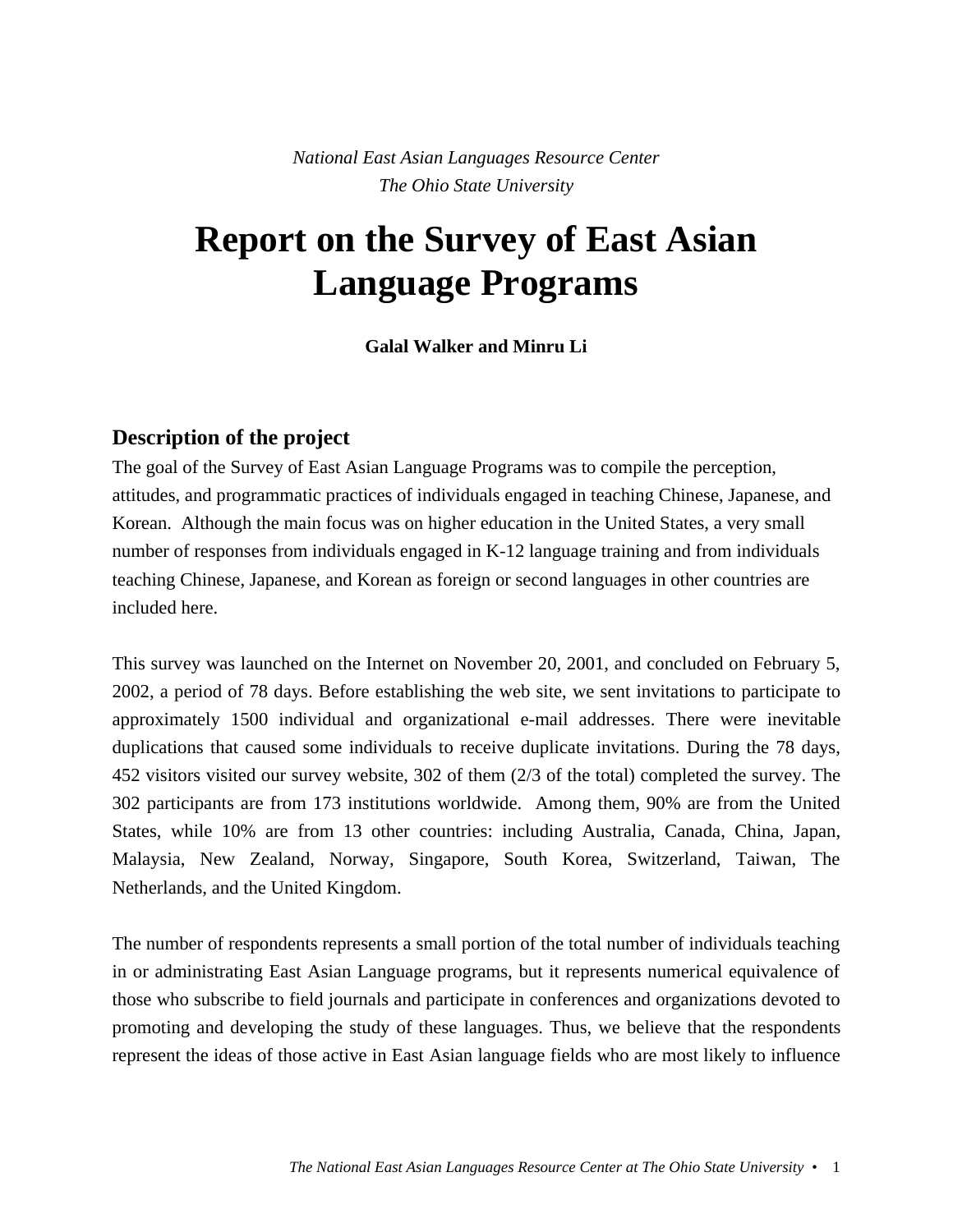future directions in the study of these languages.

#### **Who responded to the survey**

62% (185) identify themselves as language teachers, 21% (63) as supervisors of a language program, 7% (22) as either chairs or heads of a department, and 1% (3) as directors of a National Resource Center. A sizable portion did not find our categories suitable and so 9% (28) identified their role as an advisor of a language program, former chair of department, associate director of an area studies center, administrator, linguist, instructional material developer, assistant director of a language program, and publisher.



*Figure 1. Academic Roles*

#### **Academic titles**

When asked to identify themselves in terms of academic roles, the largest portion of respondents (46%) identified themselves as tenure track professors. Even though we made special attempts to involve individuals at the earlier stages of their careers, the data predominately reflect the opinions of the more established members of these fields.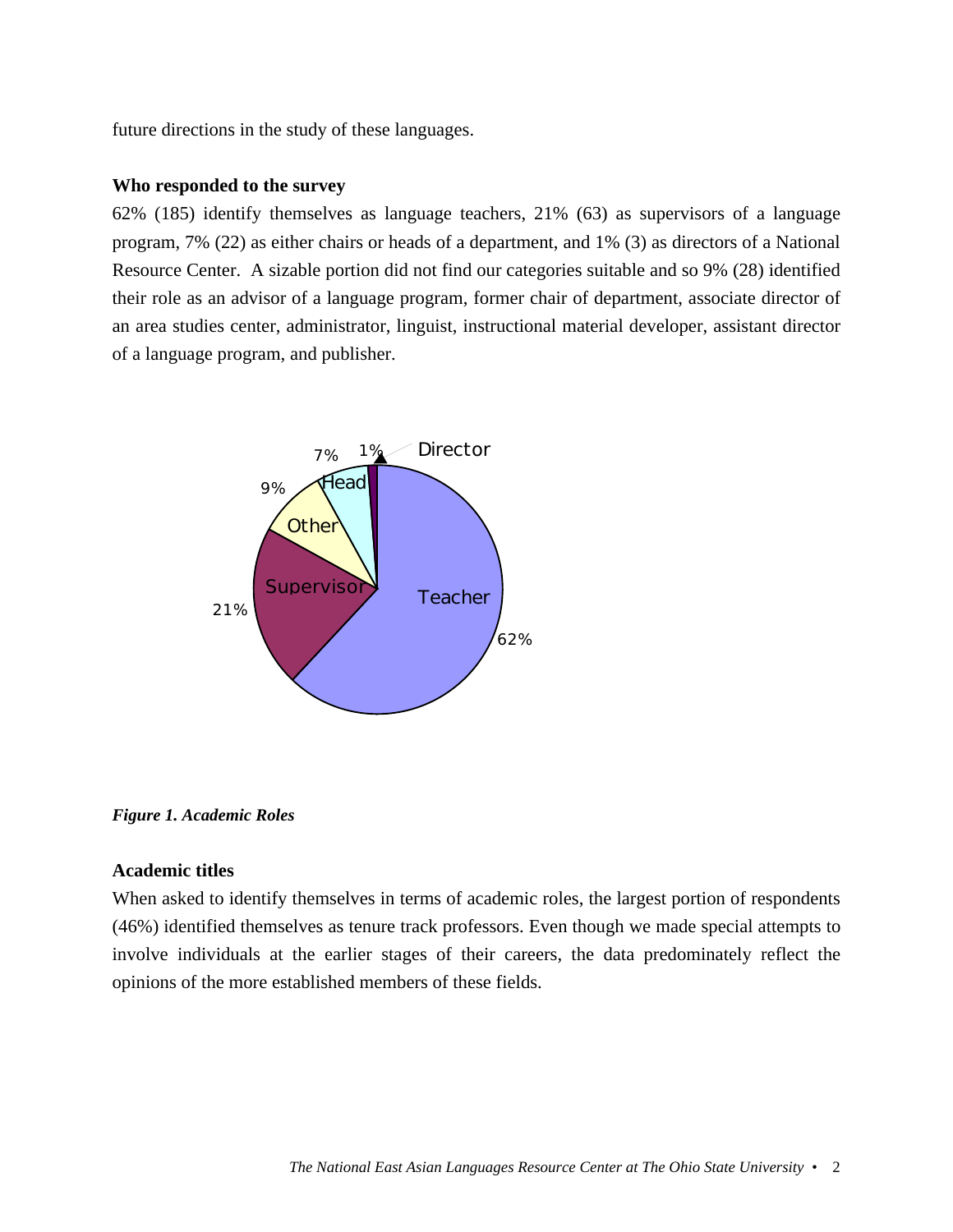| Professors, Assistant<br>Professors,<br>Associate | 46% (138)  |
|---------------------------------------------------|------------|
| Professors                                        |            |
| Lecturers                                         | 18% (54)   |
| Instructors                                       | 13% (39)   |
| <b>Graduate Assistants</b>                        | 9%<br>(26) |
| Program Supervisor/Directors                      | (19)<br>6% |
| <b>Adjunct Professors</b>                         | $1\%$ (3)  |
| Other self-designations                           | 7%         |

*Figure 2. Academic Titles*

## **Languages**

As for the languages of respondents, 50% (152) were involved in Chinese, 46% (140) in Japanese, and 12% (36) in Korean. The sum of the percentages exceeds 100% because some of our respondents are involved in more than one East Asian language.



## *Figure 3. Languages*

Native speakers and non-native speakers of the languages being taught are both represented in the survey: 52% (156) of the participants are native speakers of the language they are teaching, while 45% (134) are non-native speakers. The remaining 3% (11) are teachers of more than one East Asian language: native speakers of one, and non-native speakers of the other.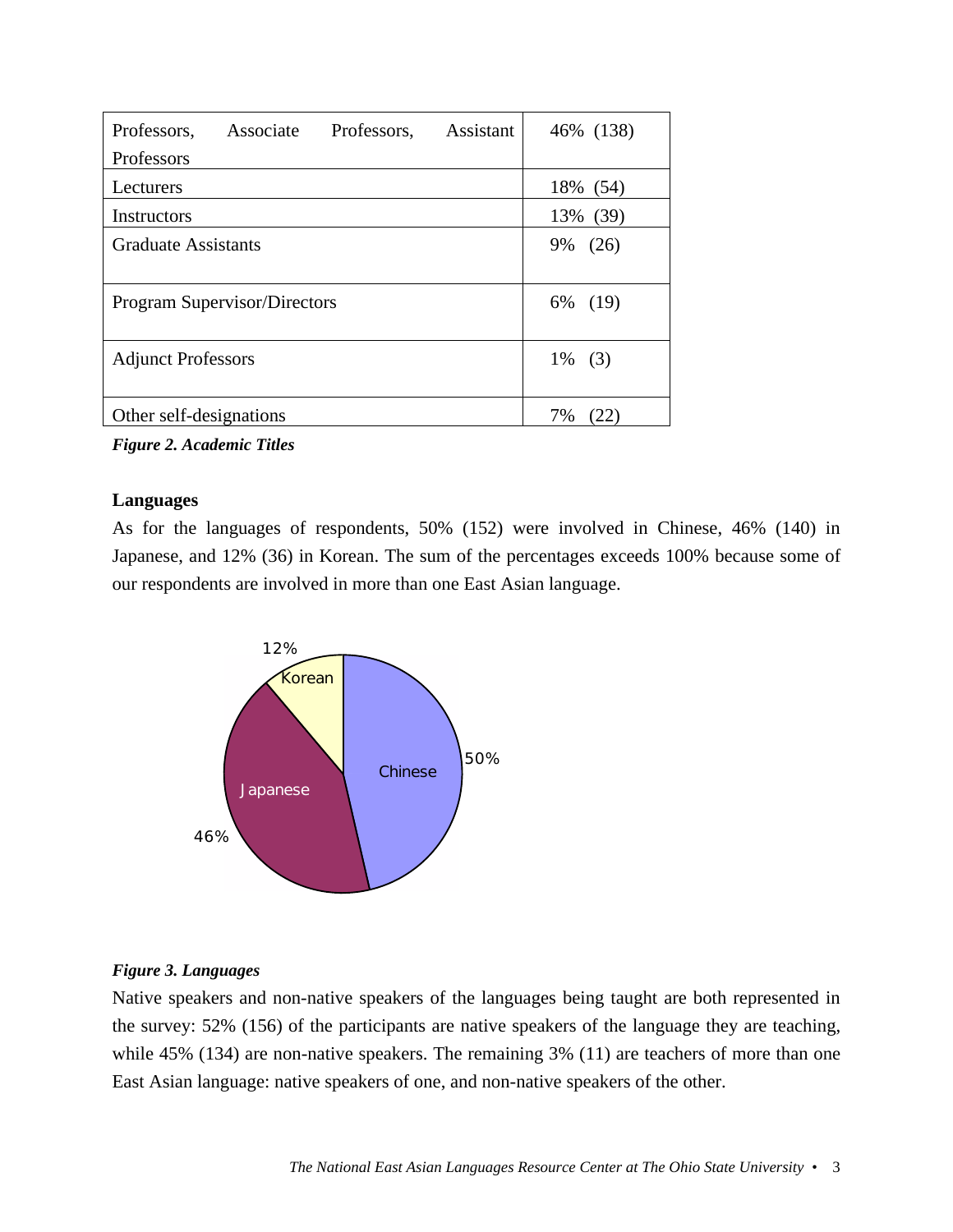#### **Institutional profiles**

The 302 respondents represent a fairly evenly distributed set of 173 institutions in terms the highest academic levels offered in the three languages. Of the 300 respondents to the survey, 27% (88) are from institutions that offer doctoral degrees, 13% (41) from institutions offer Masters' degrees, and 29% (90) represent institutions that offer Bachelors degrees in the language(s) fields represented in the survey. This means that 69% of the respondents reflect the practices of institutions that grant degrees in Chinese, Japanese, and Korean. The remaining 31% are from the institutions that do not grant degrees in the above languages.



*Figure 4. Institutes*

# **Looking at the future**

When preparing the survey, we undertook preliminary investigations into the possible range of expectations of the individuals in our fields. The expectations we elicited were presented in three categories:

- 1) Enrollments in East Asian languages;
- 2) Qualitative changes in the teaching and learning East Asian languages;
- 3) The main factors bringing changes in East Asian languages.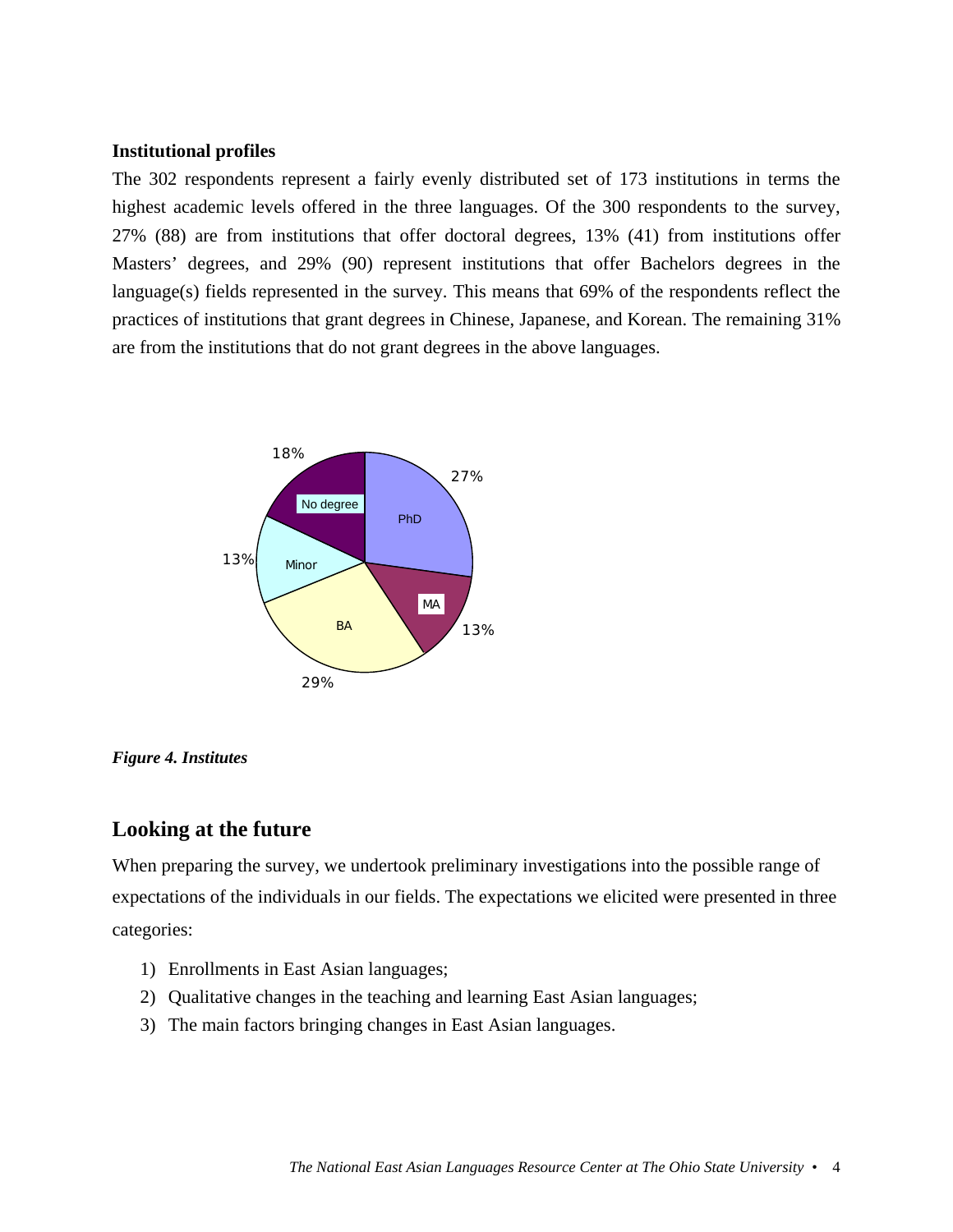#### **Changes in enrollments**

The respondents are cautiously optimistic about the number of Americans studying these languages over the next five years. Among 302 responses, 46% (138) expect a gradual increase in enrollments, 39% (117) expect to remain pretty much the same, 13% (39) predict a great increase, and only 2% (6) see a decrease in enrollments.

A breakdown of respondents' opinions according to their roles in providing instruction in East Asian languages is worth noting. Although the number of NRC directors is too small to draw a conclusion, the three who responded were most optimistic: one predicts a great increase and two a gradual increase. Chairs or heads of a department are generally positive about future enrollments: great increase—9% (4), gradual increase  $-50\%$  (11), the same  $-36\%$  (8), and reduction  $-5\%$  (1). Supervisors of language programs are also positive: 6% (4) anticipate a great increase, 55% (34) a gradual increase, 39% (24) predict that the enrollment will neither increase, nor decrease, and no one anticipates a reduction.

Teachers largely share the perspective of their administers: 14% (26) foresee that there will be a great increase, 43% (80) a gradual increase, 40% (74) predict it will remain much the same, and only 2% (4) forecast a reduction in the number of students. When we classify the responses by languages, a slightly different picture appears:

- 1) Chinese language teachers are the most optimistic: 25% of them (38) foresee a great increase, 54% (81) predict a gradual increase, 21% (31) see the numbers staying the same, and only 1% (1) predicts a reduction.
- 2) Korean teachers are also generally optimistic: 3% (1) expect a great increase, 61% (22) see a gradual increase, 36% (13) believe it will remain the same, and no one predicts a decline.
- 3) The Japanese language field is somewhat more cautious: 1% (2) foresee a great increase, while 35% (48) observe a gradual increase. More than half, 59% (82) predict the enrollments will keep much the same, and 4% (10) anticipate a reduction.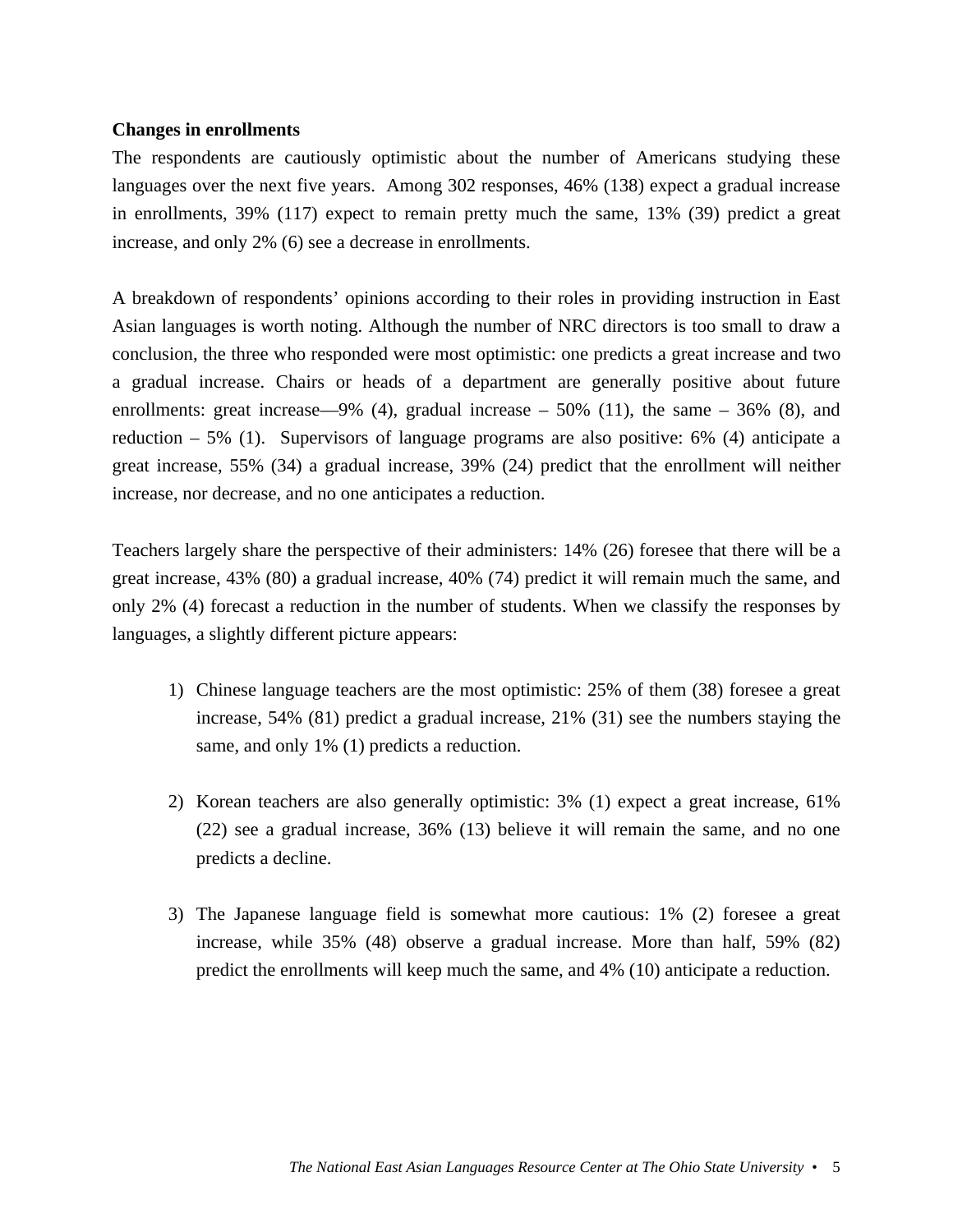|          | <b>Great Increase</b> | <b>Gradual Increase</b> | Remain the same | Decline |
|----------|-----------------------|-------------------------|-----------------|---------|
| Chinese  | 25%                   | 54%                     | 21%             | 1%      |
| Japanese | 1%                    | 35%                     | 59%             | 4%      |
| Korean   | 3%                    | 61%                     | 36%             | 0%      |

*Figure 5. Comparison of Chinese, Japanese and Korean in the Expectation of Enrollment*

## **Improvements in the study of East Asian languages**

Expectations about changes in the quality of language study were presented in the following four options:

- 1) The language will be learned faster and more thoroughly by our students;
- 2) There will be significant improvements in particular aspects of learning the language;
- 3) Things will remain pretty much the same;
- 4) There will be a decline in the effectiveness of our instruction.

The responses were optimistic, with most respondents seeing improvement as the general trend: 10% (31) expect the languages to be learned faster and more thoroughly and 59% (179) anticipate significant improvements in particular aspects of language learning. A minority 30% (90) see a static situation, with only one person seeing a decline in the effectiveness of instruction.

The three directors of East Asian NRC's unanimously selected the second option, seeing a significant improvement in the particular aspects of learning languages in the next ten years. 64% (14) of the department heads anticipate improvements, but a significant 36% (8) see no change.

The good news is that individuals closer to the actual instruction, the program supervisors and teachers, are more optimistic. Both categories have individuals who feel that the learning of these languages will be faster and more thorough: 10% (6) of the supervisors and 12% (22) of the teachers reflect this optimistic prediction. The majority of our front-line educators expect to see significant improvements in particular aspects of language study, that is 61% (38) of the supervisors and 57% (105) of the teachers. Approximately the same percentages do not anticipate significant change: Supervisors 29% (18) and teachers 31% (57), on the other hand, do not anticipate significant change, thus reflecting a less optimistic viewpoint.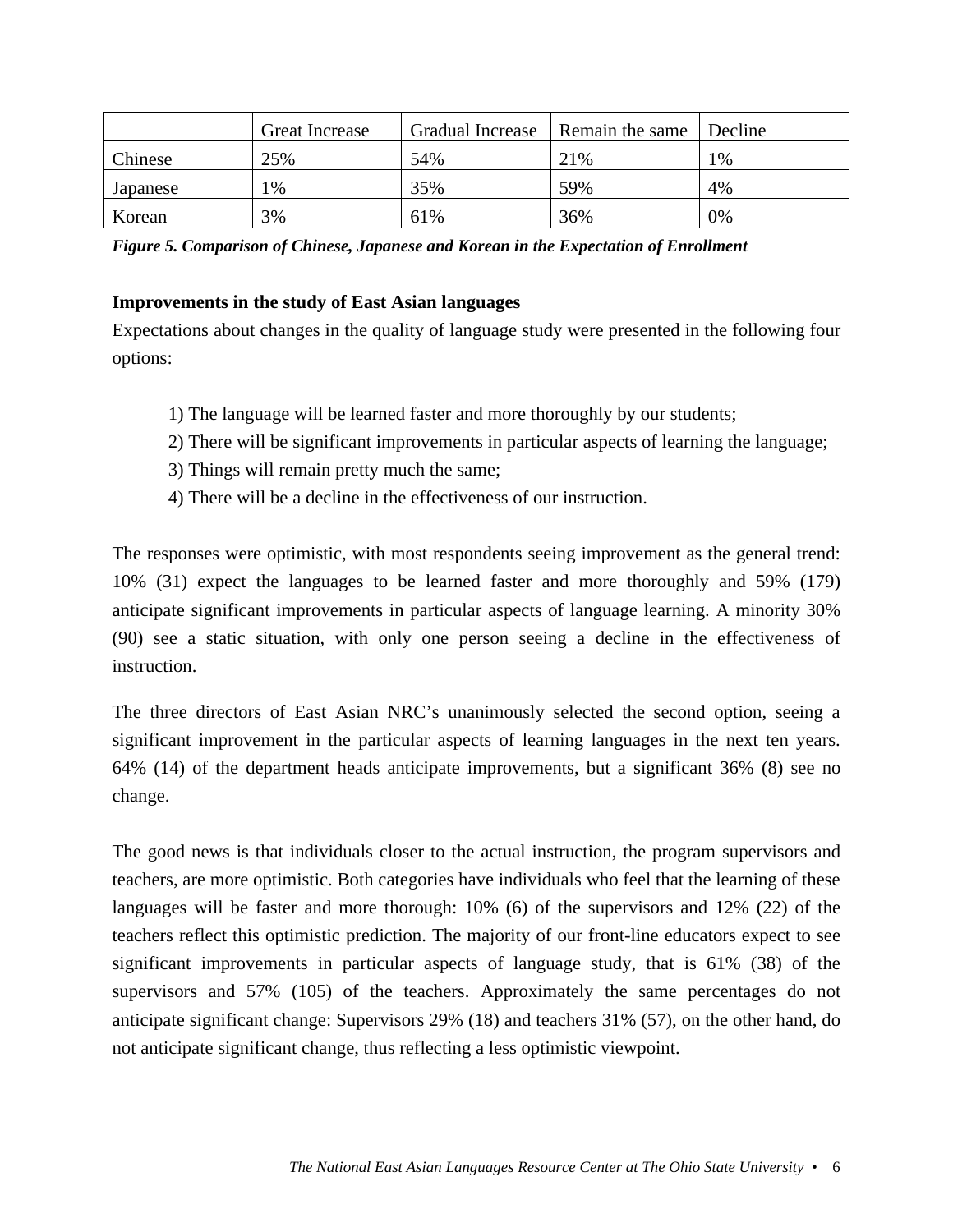Differences reflected in the opinions of educators in the different languages reveal that those involved in Korean are relatively optimistic, while those involved in Chinese expect more dramatic developments.

|          | Faster/more | Significant | About the same | Less effective |
|----------|-------------|-------------|----------------|----------------|
|          | thorough    | improvement |                |                |
| Chinese  | 13% (19)    | 62% (94)    | 26% (39)       |                |
| Japanese | 8% (11)     | 54% (74)    | 38% (52)       |                |
| Korean   | $6\%$ (2)   | 81% (29)    | 14% (5)        |                |

*Figure 6. Comparison of Chinese, Japanese and Korean in the Expectation of Improvement*

# **Influence of field activities on the teaching of East Asian languages**

We asked our respondents to indicate what areas of activity they expect to be most influential in changing the landscape of East Asian language study in the next ten years. They were given the following twelve choices and the opportunity to add to the list themselves. The choices were extracted from journals, conference catalogs, popular press, and consultations with colleagues in East Asian language study. We asked the respondents to choose four of the twelve options and to rank them  $(1^{st}, 2^{nd}, 3^{rd},$  and  $4^{th}$ ) according to their influence on instruction and learning. In terms of the total number of mentions, the activities ranked as follows from most to fewest. The number in parentheses is the number of times the activity was selected as one of four choices in this survey item. The following chart represents the perceived relative importance of field activities based on these results:

- 1. Teacher training (162)
- 2. Improved materials (154)
- 3. Instructional technology (145)
- 4. More value placed on foreign language skills by society (127)
- 5. Increased study abroad (123)
- 6. Increased funding for foreign language programs (122)
- 7. Developments in pedagogy and methodology (111)
- 8. Students trained in the language at lower levels (69)
- 9. Raised language requirements in our schools (62)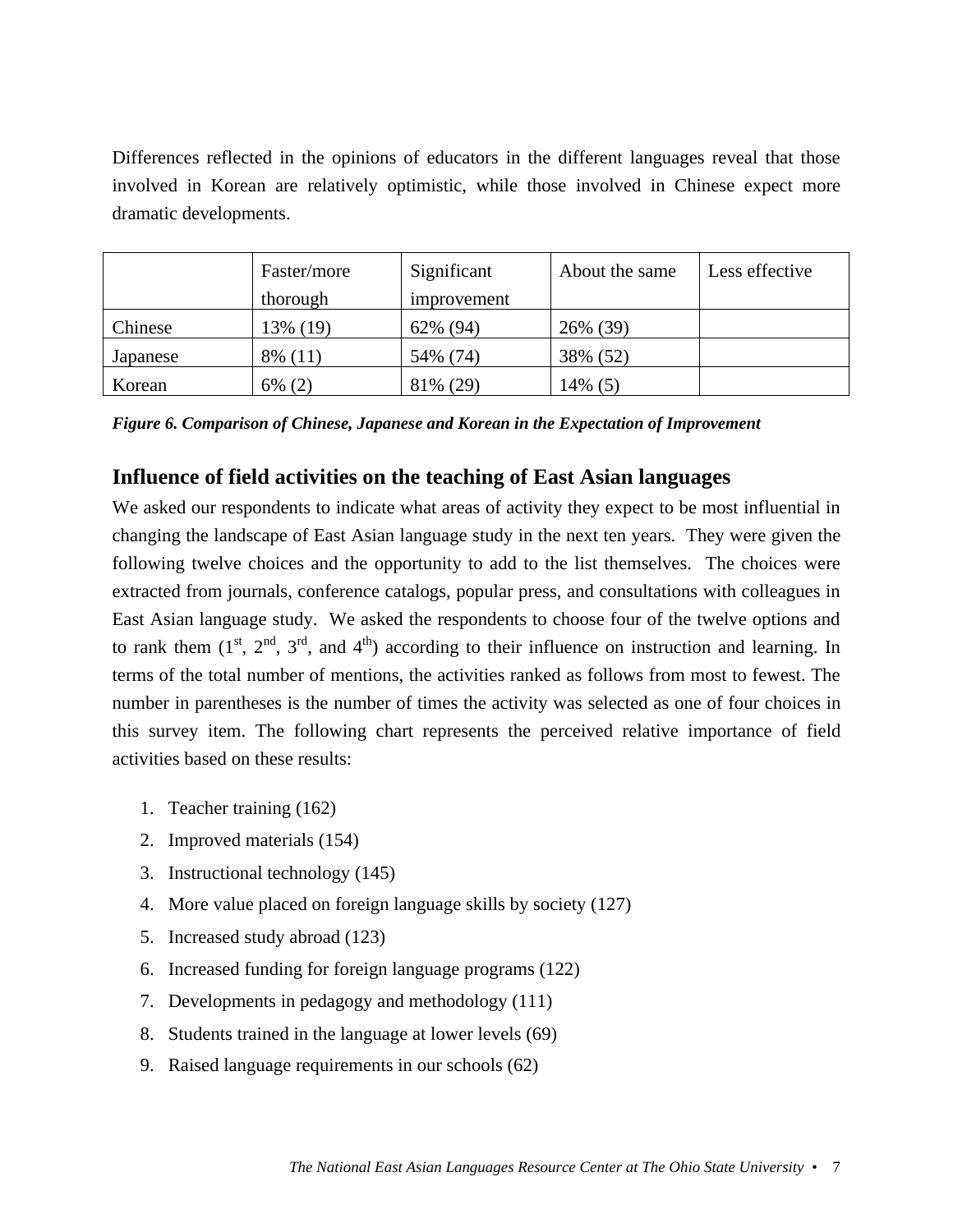- 10. Research in second language acquisition (51)
- 11. Improved testing (24)
- 12. Wider understanding of national standards (17)
- 13. Other (13)



*Figure 7. Relative Importance of Field Activities*

Among the 12 activities given on the survey, our respondents' choices suggest three sets of activities in terms of their perceived impact on the study of East Asian languages:

- 1. **Most important:** teacher training, improved materials, instructional technology, more value placed on foreign language skills by society, increased study abroad, increased funding for foreign language programs, developments in pedagogy and methodology
- 2. **Less important:** students trained in the language at lower levels, raised language requirements in our schools, research in second language acquisition
- 3. **Least important:** improved testing, wider understanding of national standards

We will report the most important and the least important as reflected by the responses in the survey.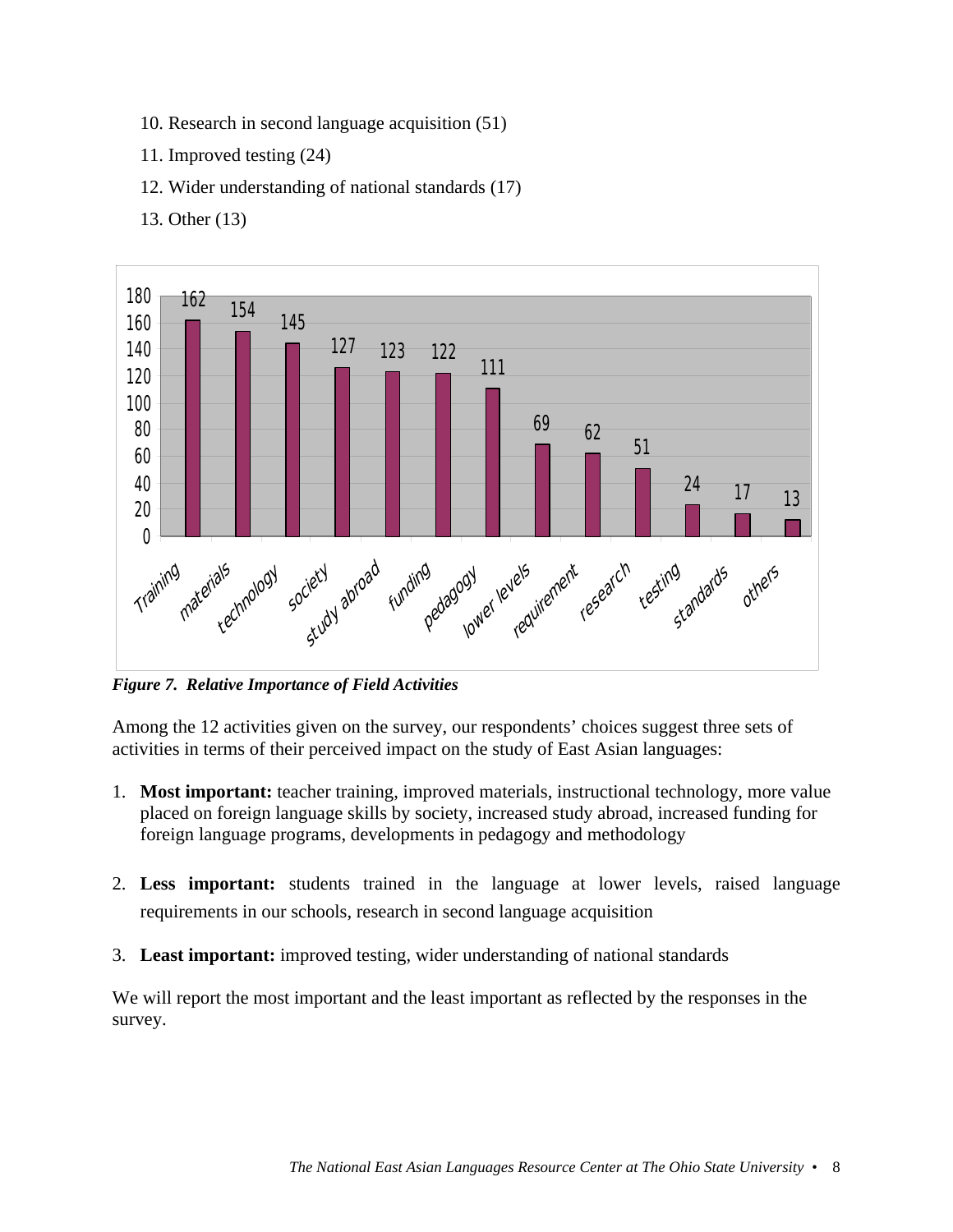## **The most important activities for improving the study of East Asian languages**

All twelve activities received recognition were ranked first by at least one respondent with the exception of "improved testing." In terms of the number of times an activity was ranked in the number one position, five accounted for 76% (260) of all the choices:

#### *Activities ranked as having the number one impact*

- 1) Instructional technology, 24% (73)
- 2) Teacher training, 18% (55)
- 3) More value placed on foreign language skills by society, 14% (43)
- 4) Improved materials, 12% (35)



5) Increased funding for foreign language programs, 8% (24)

*Figure 8. Biggest Impact*

Supervisors of language programs ranked the following as their top priority:

- 1. instructional technology 25% (16)
- 2. teacher training 24% (15)
- 3. improved materials 13% (8)
- 4. more value placed on foreign language skills by society 10% (6)
- 5. increased funding  $-6\%$  (4)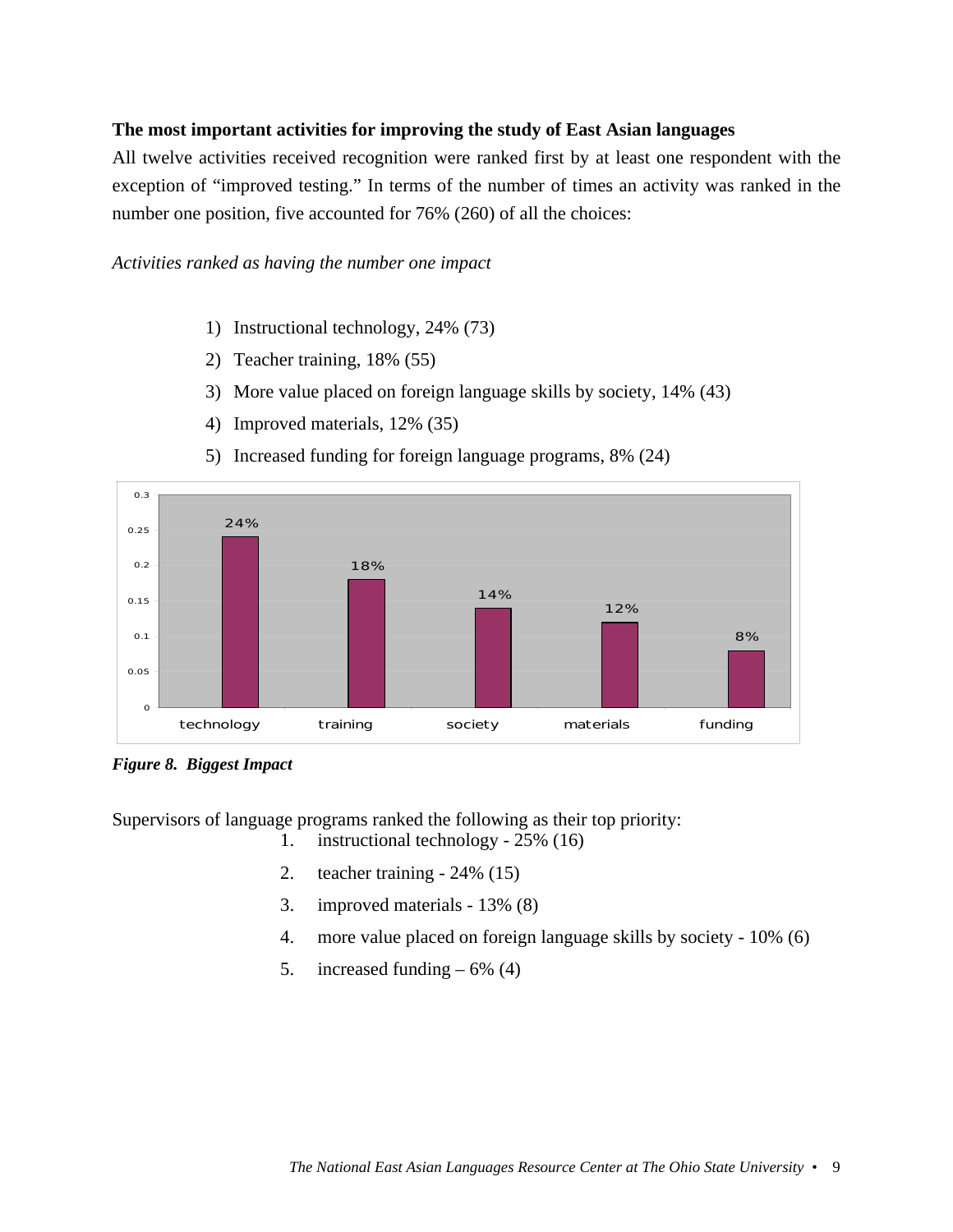

*Figure 9. Supervisors' Choices*

Like the supervisors, teachers place the operational aspects in the forefront of their perspectives.

- 1. instructional technology 24% (44)
- 2. teacher training 18% (33)
- 3. improved materials 12% (23)
- 4. more value placed on foreign language skills by society 12% (23)
- 5. increased funding 9% (17)

Chairs or heads of departments seemed to focus their first choices on social incentives and opportunities to experience languages in their natural settings, but they also kept the operational aspects in sight.

- 1. more value placed on foreign language skills by society 27% (6)
- 2. increased study abroad 14% (3)
- 3. improved materials 9% (2) each
- 4. developments in pedagogy and methodology 9% (2)
- 5. students trained in the language at lower levels 9% (2)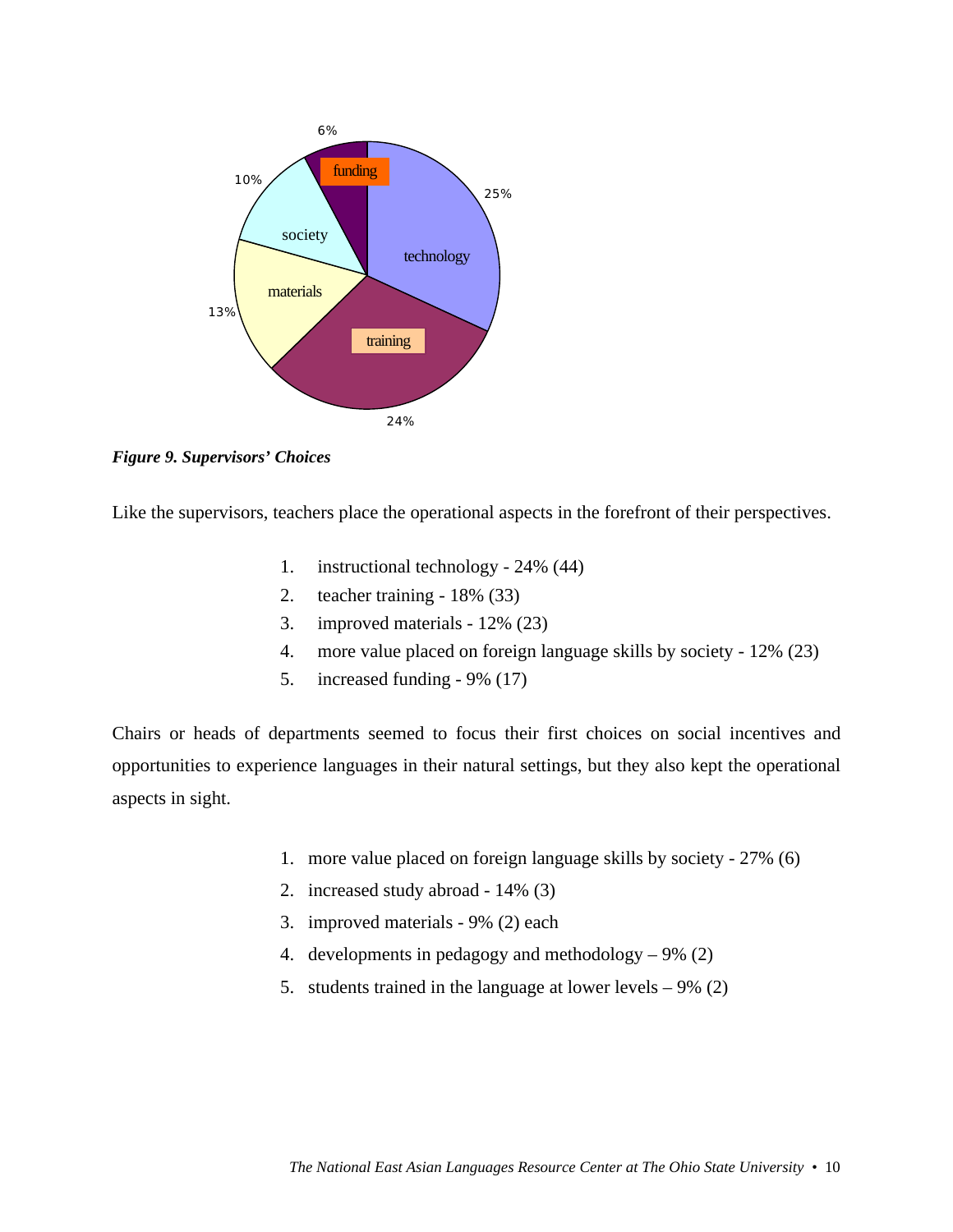

*Figure 10. Department Heads' Choices*

Directors of National Resource Centers show yet another pattern of first choices that focus on institutional options.

- 1. instructional technology 67% (2)
- 2. increased funding 33% (1)

#### **The least important activities for improving the study of East Asian languages**

Although testing and standards have been at the forefront of the national professional debate in foreign language education, this survey reveals that these activities have not reached an appreciable level of influence in the fields of East Asian language study. Further inquiry and analysis will help determine whether this is the consequence of the relative isolation of East Asian languages (and less commonly taught languages) from the larger field of foreign language education, or whether most people in East Asian languages have considered the priorities of the larger field of foreign language study and decided these activities are not relevant to their concerns.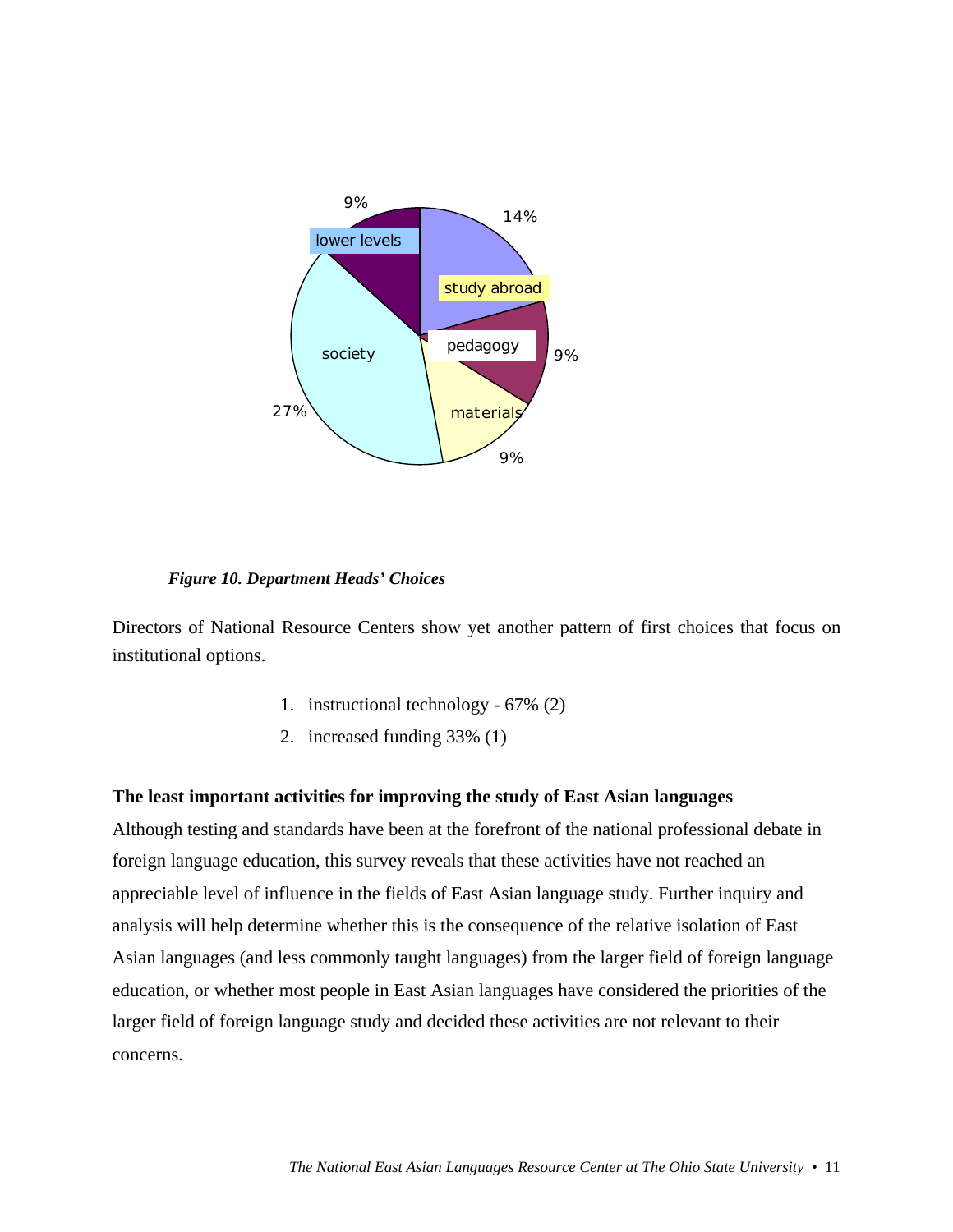**Improved testing:** Eleven percent of Korean respondents chose improved testing, followed by Chinese and Japanese at 7% and 6%, respectively. Supervisors were most likely to choose testing at 13%, with teachers and department heads making this choice 6% and 4% of the item, respectively. Directors did not choose this item.

**Wider understanding of national standards:** Japanese respondents were slightly more inclined to make this choice at 7%, with Chinese respondents making this selection 5% of the item. Korean respondent did not select this item at all. Teachers were less likely to choose this activity at 6%, with supervisors and department heads both making the choice 9% of the item. Directors did not choose this item.

# **Language centers**

A significant portion of our respondents -- 44% (131 of 295) -- reported that there is a language resource center in their institutions. When we asked them to characterize the function of such a center, the majority (74%, that is 97 of 131) reported that the language resource center functioned as a media center. 25% (35 of 131) told us the center evaluates, supervises and supports all language teaching, while 22% (29 of 131) reported that the center does all these jobs at the request of the department. According to almost one fourth of the respondents - 25% (33 of 131), the center provides some language teaching on campus. 21% (28 of 131) respondents reported that the language Center provides all language teachings.



*Figure 11. Functions of a Language Center*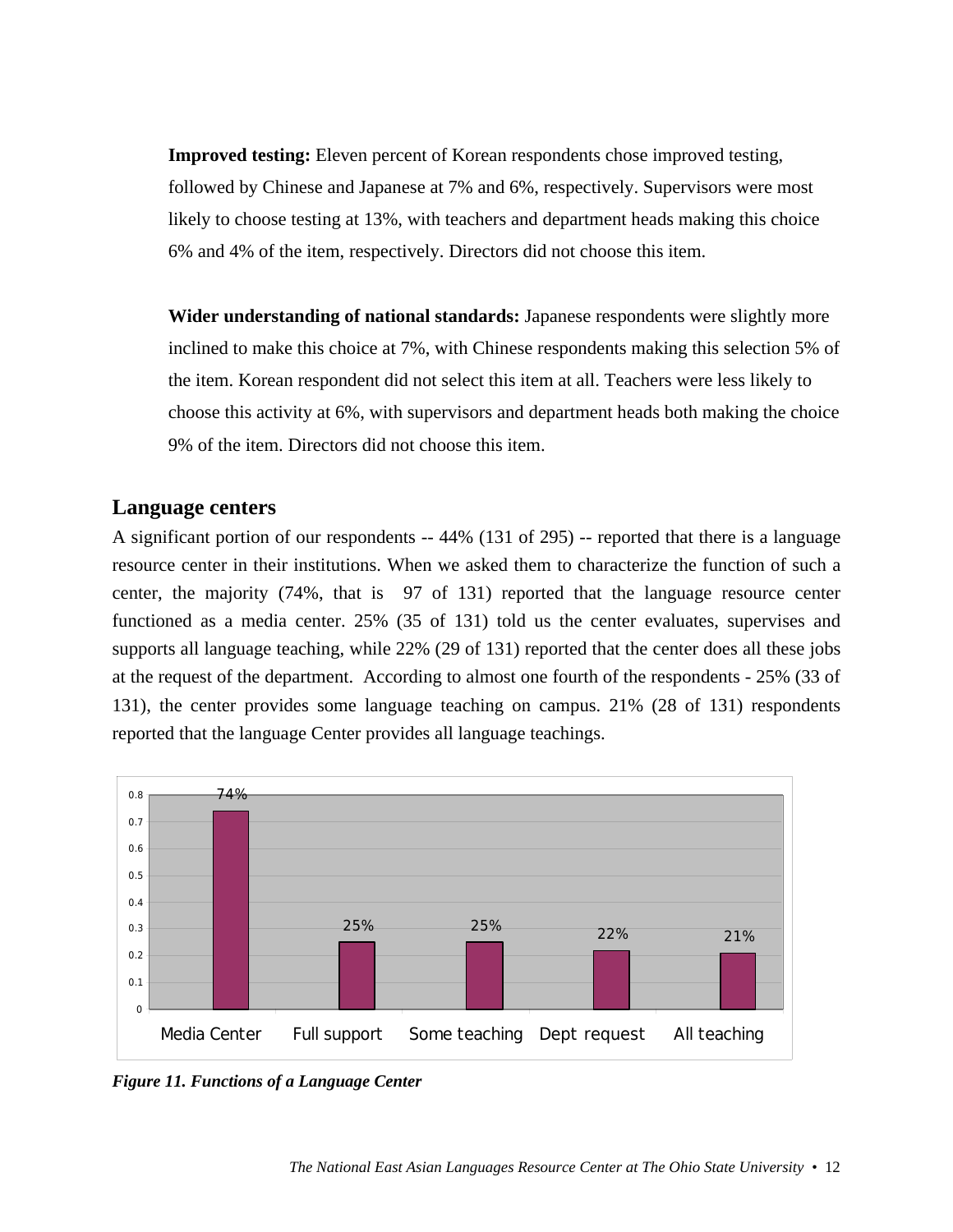## L**anguage centers support to the department**

The results of the survey indicate that language centers cooperate closely with departments. The following list indicates the areas in which they cooperate (143):

- 1) technical support to the department 66% (95 of 143);
- 2) all aspects of delivering language instruction 34% (48 of 143);
- 3) teacher training 30% (43 of 143);
- 4) occasional cooperation 29% (42 of 143);
- 5) assists departments in testing 20% (28 of 143);
- 6) curriculum development 19% (27 of 143);
- 7) no substantial cooperation  $-6\%$  (9 of 143).



*Figure 12. Language center activities*

# **Standardized testing**

Despite a recognition of various standardized tests in Chinese and Japanese, the survey shows the percentage of programs using them for assessment and/or placement is low - 27% (79 of 296). Perhaps most significant was the striking difference between the responses of teachers and administrators. Only 19% of the teachers reported that they used standardized examinations in the placement tests. On the other hand, 33% of the directors, 32% of the supervisors, and 36% of the head/chairs of a department, answered that their institutes are using standardized examinations.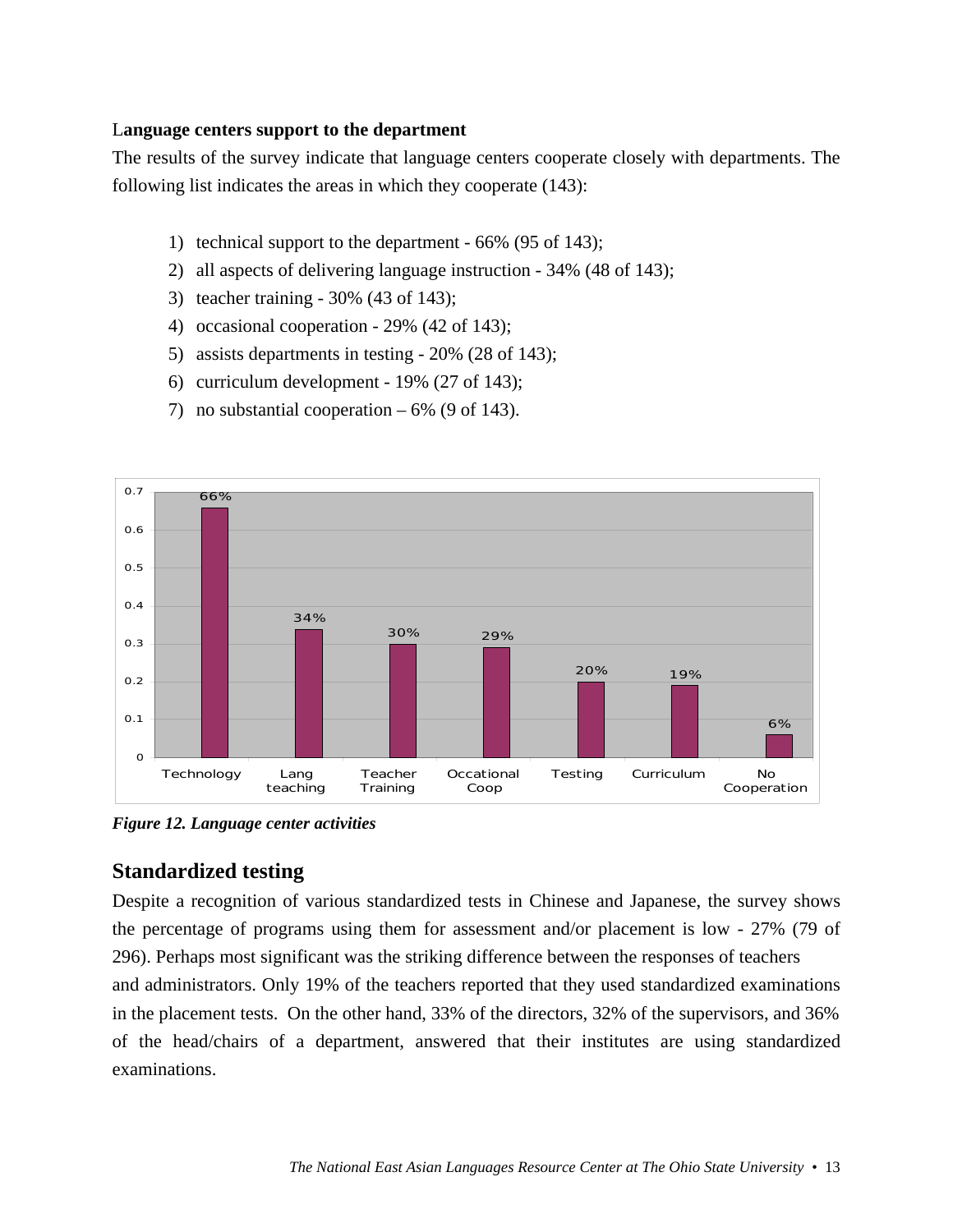

*Figure 13. Use of Standardized Examinations*

The following is a list of the standardized examinations provided by our respondents. Noticeably, no Korean standardized examinations were list here:

ACTFL-OPI for speaking/ACTFL guideline for writing CATRC (Chinese Adaptive Reading Test) CCALT (Chinese Computer Adaptive Listening Test) DELF, DALF DLPT (Defense Language Proficiency Test) FSI Proficiency Test HKCEE (Hong Kong) HSK (Hanyu Shuiping Kaoshi) JSKIT (Japanese Skills Test) Japanese Language Proficiency Test Nihongo nouryoku shaken PAT PAL<sub>S</sub> SAT II STAMP (Standards-based Measurement of Proficiency) University of Wisconsin College-Level Placement Test

# **Teacher training**

Most of the respondents (64%, 186 of 292) are from institutions that do not offer teacher training. A little over one-third of the respondents - 36% (106 of 292) - reported courses for training teachers of Chinese, Japanese, or Korean at their institutions. Breaking down the figure by institutions, 24% ( of the respondents from the institutions offering non-degree programs report they offer teacher training courses. 18% of the respondents from those offering minors,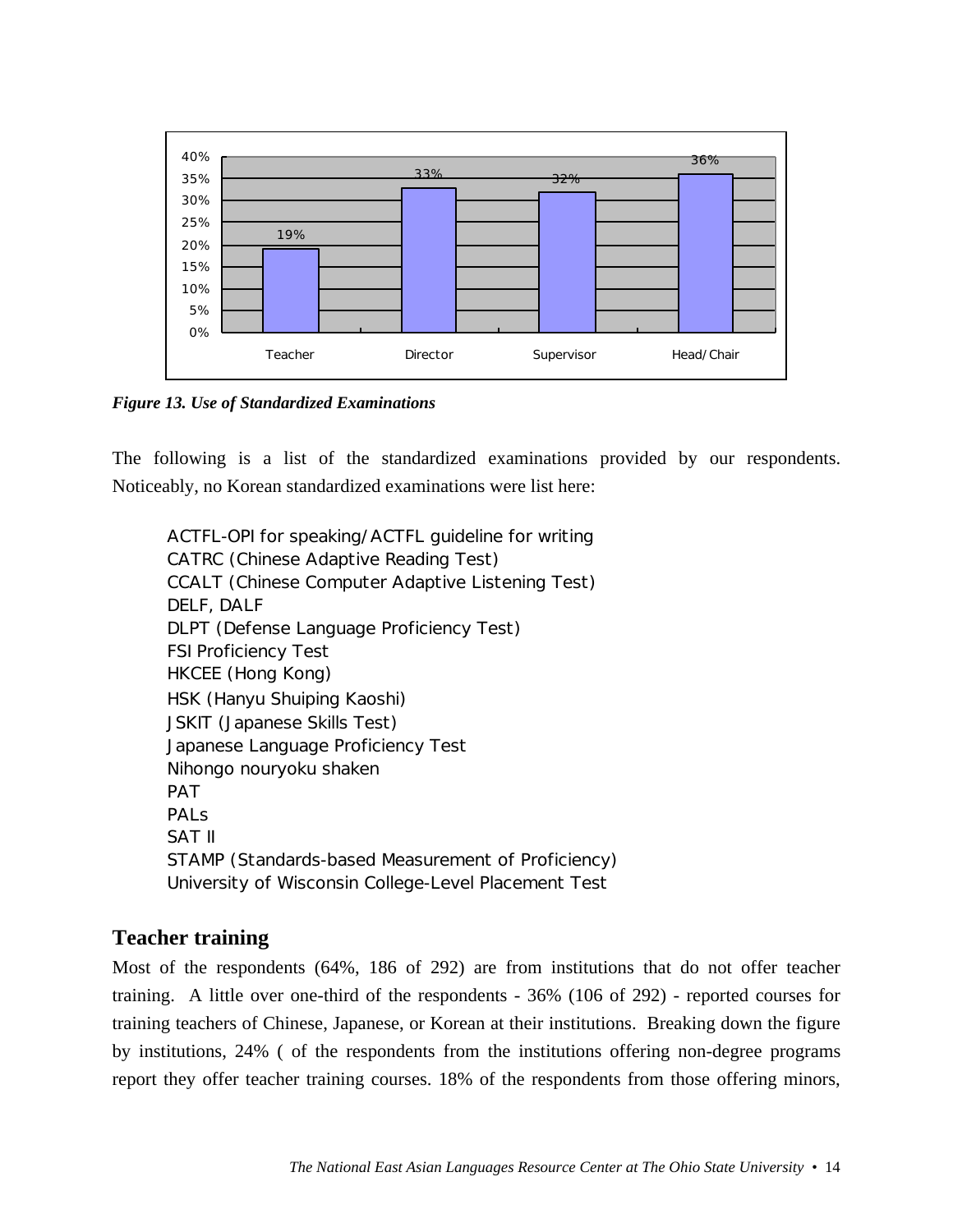21% from those offering BA, 62% of the respondents from those offering MA degrees, and 64% from those offering the PhD, answered this question positively. The chart below shows that those universities offering doctoral degrees offer more teacher training courses than other types of institutions.



*Figure 14. Teacher training courses in institutions offering EA language programs*

We asked about the number of courses devoted to teacher training. We received the following perceptions of the extensiveness of the training programs:

1-3 courses were reported by 24% (70 of 292) the respondents at schools with training programs.

4-6 courses were reported 5% (16 of 292) of the time.

6-10 courses were reported 4% (12 of 292) of the time

10 + courses were reported 3% (8 of 292) of the time. Noticeably, 7 out of these 8 respondents are from the field of Japanese language teaching.

## **Access to instructional technology**

Access to support technology does not seem to be a problem in these fields--both teachers and students reported having ready access to technology. Of the 302 respondents, 289 have email, and 274 reported that their students also have email. 278 respondents reported their departments provide them with personal computers, and 154 reported that their students also have personal computers to use. 285 respondents have access to the Internet, and 263 respondents reported that their students also have access to the Internet.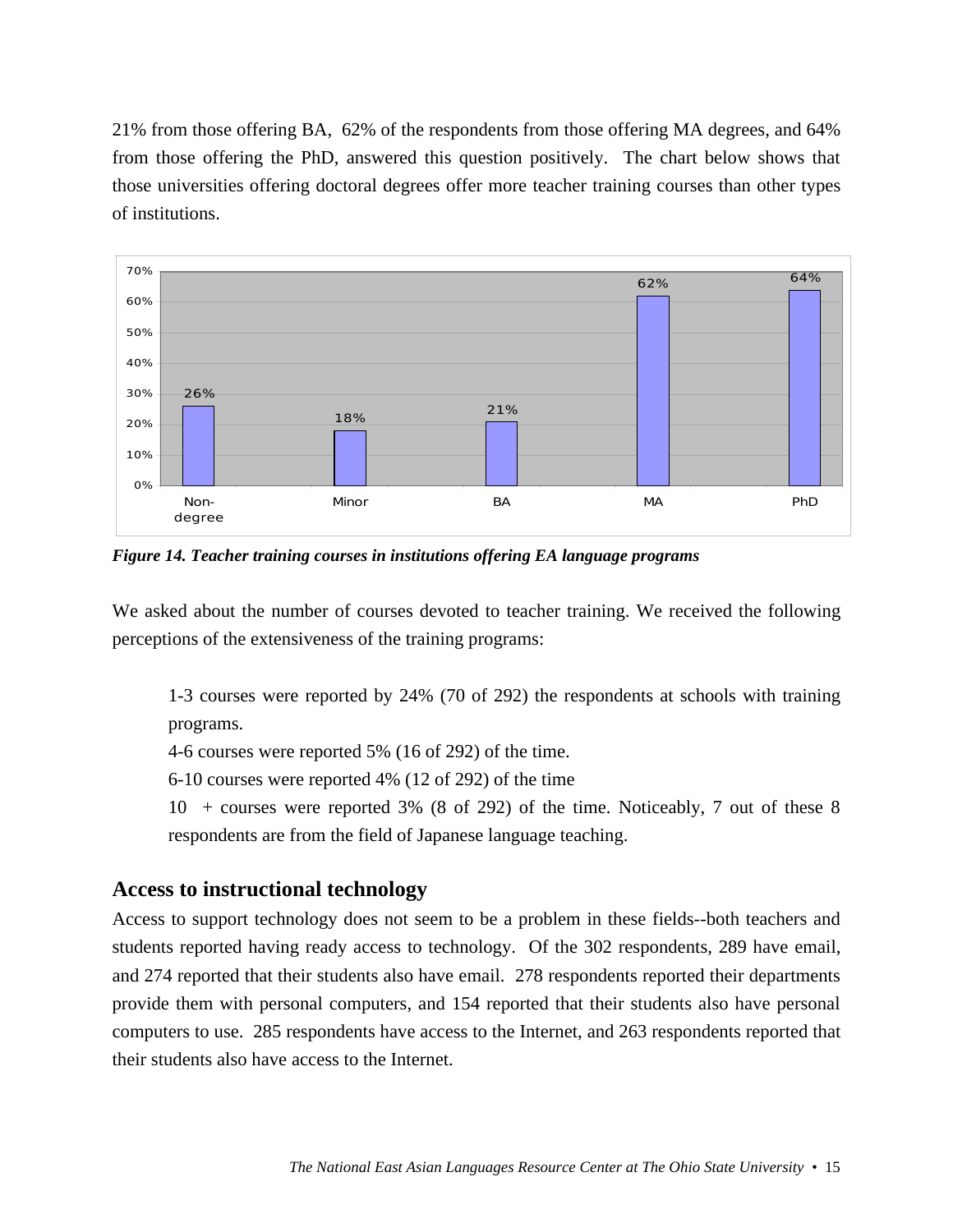Fewer respondents have access to multimedia workstations. 201 respondents reported that faculty have access to multimedia workstations, while 169 reported that their students have access to multimedia workstations. The number using international television is lower. Only 150 respondents reported that they are provided with international broadcasting, while 139 reported that their students have this service.



*Figure 15. Comparison of teachers and students accessing to technology*

The respondents reported that technology is widely employed in the learning and instruction of the languages. The following chart shows the application in descending order.

| practice outside class | 75% (223 of 297) |
|------------------------|------------------|
| classroom teaching     | 62% (185 of 296) |
| testing and placement  | 23\% (65 of 281) |
| distance learning      | 20% (58 of 290)  |

*Figure 16. Application of instructional technology*

# **Language lab (electronic resources centers, or media center on campus)**

East Asian language programs see themselves as major consumers of electronic resources on their campuses. 71% (210 of 295) report that their department is one of the main users of a language lab or other electronic resources. Chinese and Japanese instruction offer similar results: Chinese – 76% (111 of 147), and Japanese – 72% (98 of 136). The percentage of Korean using electronic media is lower: 47% (17 of 36) reported that their department frequently uses such a resource.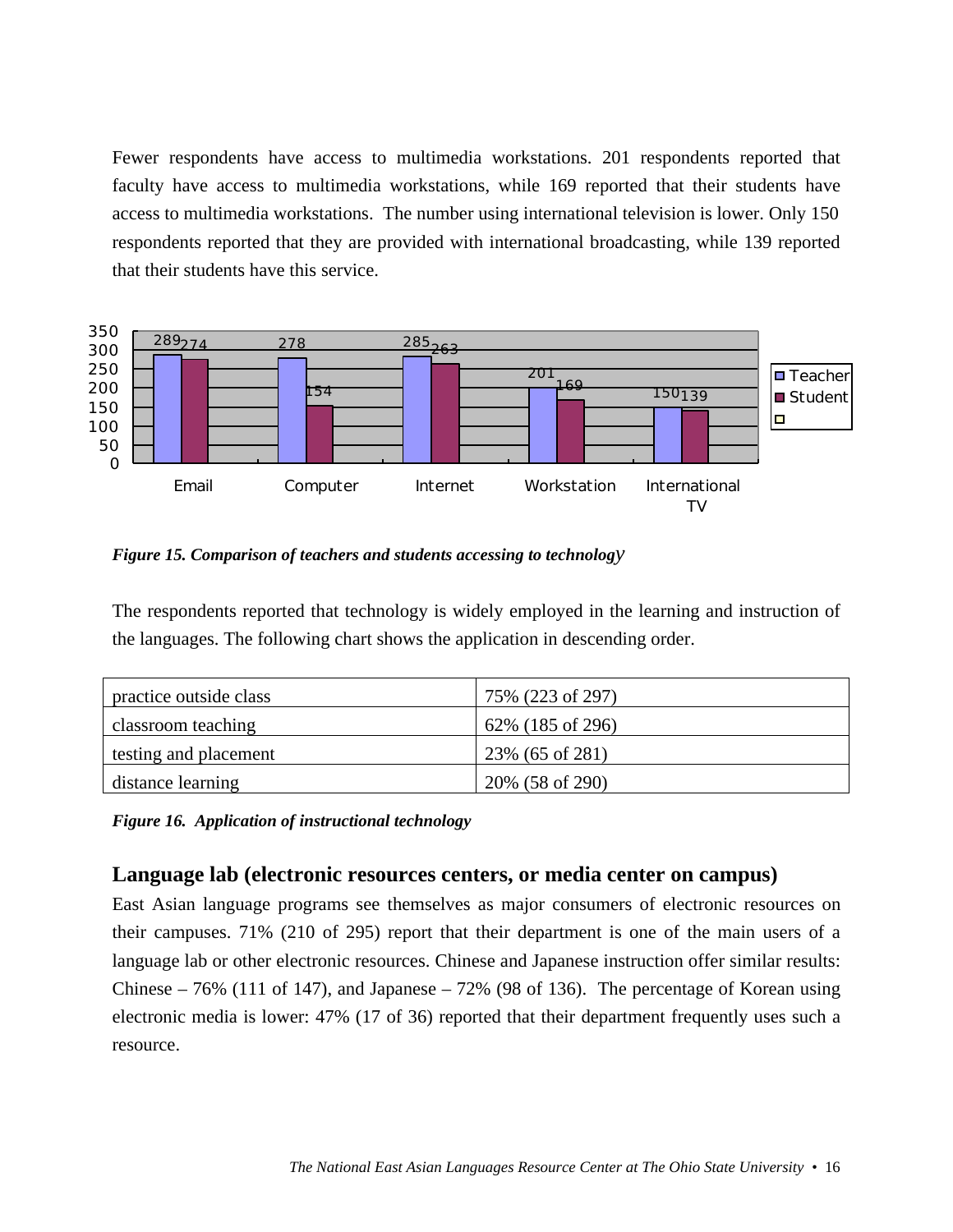Most of those involved with East Asian languages place high value on these centers: all 3 NRC directors gave positive answers to the question of using electronic resources. 67% (121 of 181) of the teachers, 67% (49 of 62) program supervisors, and 80% (16 of 26) department heads reported frequent use of these resources.

# **Student opportunities for learning East Asian languages**

The survey listed 10 common opportunities that might be provided to students either on campus or through other institutes in the home country of the respondents. We rearranged the items on the original list in descending order according to the percentage of the positive responses:

- 1. Intensive courses 60% (172 of 287)
- 2. Individualized instruction 52% (143 of 276)
- 3. Immersion programs -26% (69 of 265)
- 4. Language houses 23% (59 of 258)
- 5. Distance instruction 23% (59 of 258)
- 6. Internships in a local target language community 17% (45 of 258)
- 7. Service program in a local target language community 12% (30 of 255)
- 8. Pre-semester programs 7% (18 of 256)
- 9. Winter-break programs 7% (18 of 256)
- 10. Weekend programs 5% (12 of 252)

The following information about the top six items on the list provides further details about the frequency of these opportunities:

1. 60% (172 of 287) of the respondents reported intensive courses offered by their departments. Among the three languages, Korean has the highest percentage – 77% (27 of 35), Chinese the second  $-61\%$  (86 of 140), and Japanese the third  $-55\%$  (75 of 136). The higher the academic degree an institution offers, the higher the percentage of the respondents reporting the availability of intensive courses. The chart below shows the pattern: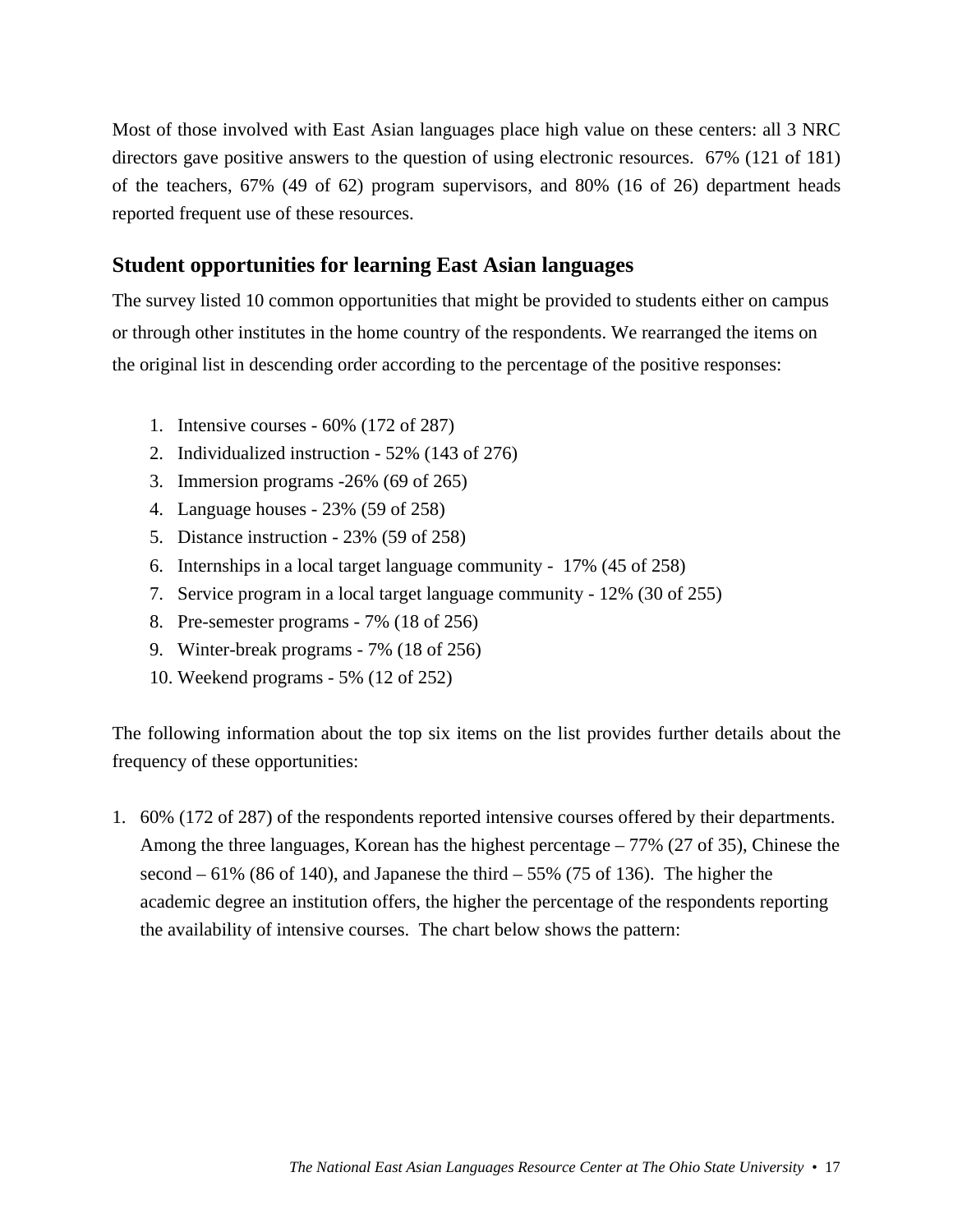

*Figure 17. Intensive Courses*

- 2. 52% (143 of 276) of the respondents report the availability of individualized instruction Interestingly, in terms of the types of institution, the data do not show the same pattern as the previous chart. The figures are quite close among different types of institutions: Institutions awarding no degrees  $-61\%$  (31 of 51), offering certificate or minor  $-51\%$  (21 of 41), BA – 51% (44 of 86), MA – 41% (7 of 17), and PhD – 49% (39 of 79).
- 3. 26% (69 of 265) report the availability of immersion programs. Among the three languages, the percentage of positive answers in the field of Korean is the significantly higher  $-42\%$  (14) of 33), Chinese the second – 29% (37 of 128), and Japanese the third – 20% (26 of 127).
- 4. Language houses: 23% (59 of 258) of the respondents reported the availability of language houses. The rate of Chinese is  $-26\%$  (32 of 124), Japanese second  $-20\%$  (25 of 125), and Korean is lowest  $-13\%$  (4 of 32).
- 5. 19% (48 of 258) of the respondents reported the availability of distance instruction. The percentage of the positive responses from institutions with BA programs is the lowest - only 6% (5 of 79). Respondents from institutions that offer PhD degrees report the highest percentage of positive responses for distance instruction.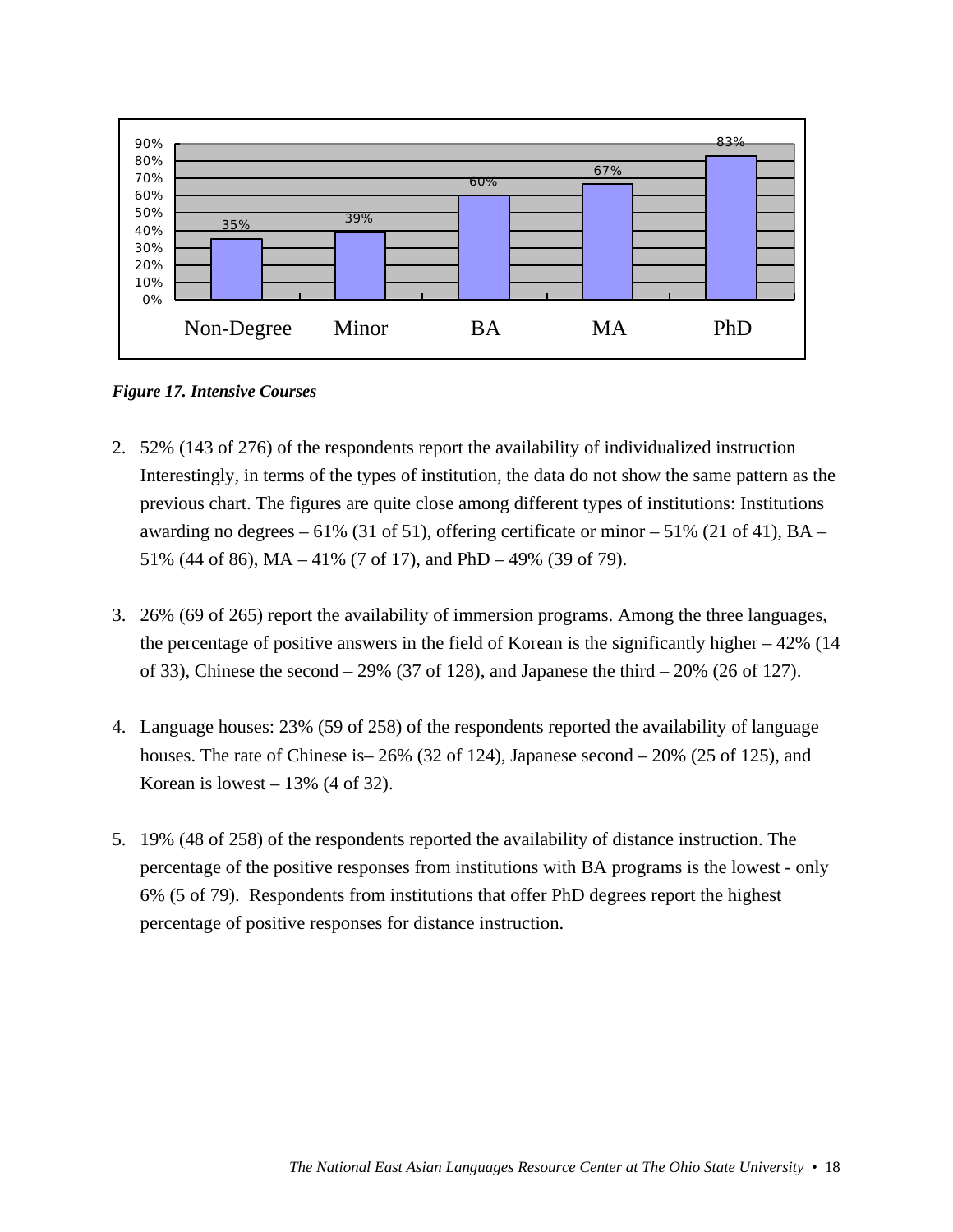

*Figure 18. Distance Instruction*

6. 17% (45 0f 258) report the availability of internships in local target language communities. Among the three languages, Korean is the lowest – 13% (4 of 32), Chinese the second – 16% (19 of 122), and Japanese is the highest – 23% (29 of 127).

## **Crossing institutional barriers**

Language across the curriculum courses were reported by 31% (86 of 276) of the respondents. Chinese is the highest  $-38\%$  (51 of 136), Japanese the second  $-25\%$  (32 of 130) and Korean the lowest – 24% (8 of 33). The percentages of responses from teachers, program supervisors and department heads are very close: 31% (51 of 166), 29% (17 of 58), and 33% (11 of 25), respectively, while none of the center directors answered this question positively.

Cooperation with professional schools was reported by 19% (51 of 267) of the respondents. Comparisons between the languages show the Chinese respondents reporting the highest incidence of this cooperation– 25% (33 of 131); Japanese and Korean are close to each other, with 16% (20 of 127) and 15% (5 of 33), respectively. Comparison according to the type of institutions is as follows: those offering non-degrees  $-11\%$  (5 of 46), those offering certificates or minors – 14% (5 of 37),  $BA - 15%$  (12 of 81),  $MA - 18%$  (4 of 22), and PhD – 31% (25 of 80). These results are shown in the following chart: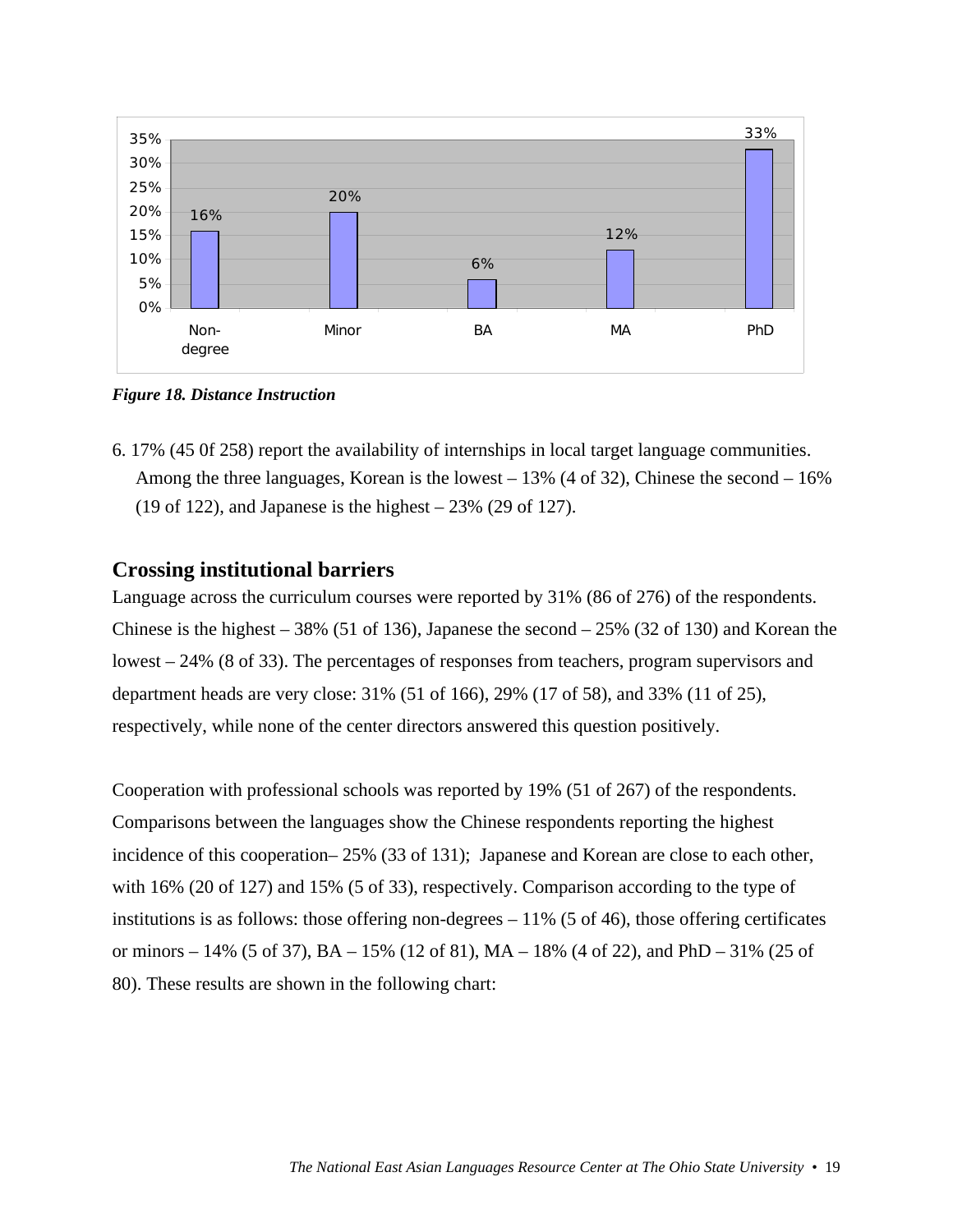

*Figure 19. Cooperation with professional schools*

## **Study abroad**

The survey lists three opportunities for study abroad. The respondents were asked to answer either "Yes" or "No" to each item:

- 1. Exchange programs
- 2. Internship abroad
- 3. Service programs abroad

1) 64% (180 of 283) of the respondents reported that there are exchange programs at their departments or institutes. Among the three languages, Japanese is the highest - 75% (101 of 134), Chinese the second -57% (78 of 138), and Korean the third - 40% (14 of 35).

The data show that the exchange programs are mostly provided by the institutes that offer BA degrees and up: BA – 67% (58 of 86), MA – 83% (20 of 24), and Ph.D. – 73% (61 of 84). The percentage of the institutes offering non-degrees and minors is quite low: 38% (18 of 48), and 56% (22 of 39), respectively, as the chart below indicates: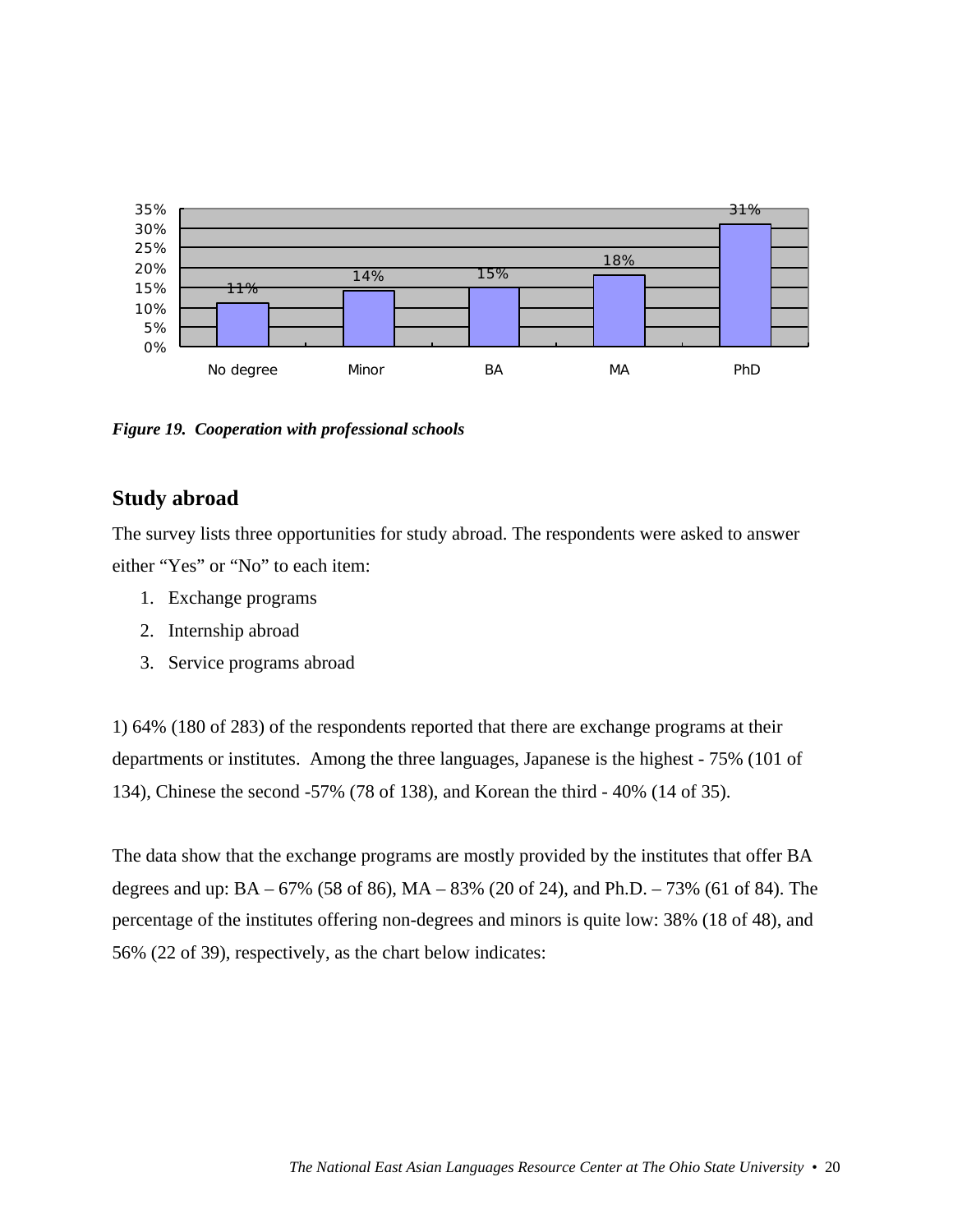

*Figure 20. Exchange programs*

2) 35% (94 of 272) responses reported their institutes provide opportunities for internship abroad. In terms of the three languages, Japanese provides the largest number – 40% (51 of 129), Chinese is second - 34% (44 of 130), and Korean is third - 19% (6 of 32). PhD programs offer more internships– 46% (37 of 81), MA programs second  $-35%$  (8 of 23), BA-granting institutions third – 33% (27 of 82), those offering minors only fourth - 39% (15 of 38), and nondegree institutions the lowest  $-15\%$  (7 of 46).

3) "Service programs abroad" opportunities have a lower frequency– 18% (47 of 265). This figure is evenly distributed between Chinese – 18% (23 of 125) and Japanese – 17% (21 of 127). Korean is a lower  $-9\%$  (3 of 32).

# **Heritage learners**

The survey lists five opportunities for the heritage learners. Less than 1/3 report adapting instructional resources for these students:

- 1. Specially designed classes 31% (91 of 289)
- 2. Non-classroom instructional options 24% (68 of 286)
- 3. Specially designed materials 24% (69 of 283)
- 4. Separate tracks 23% (65 of 281)
- 5. Special preparation for faculty members 14% (40 of 280)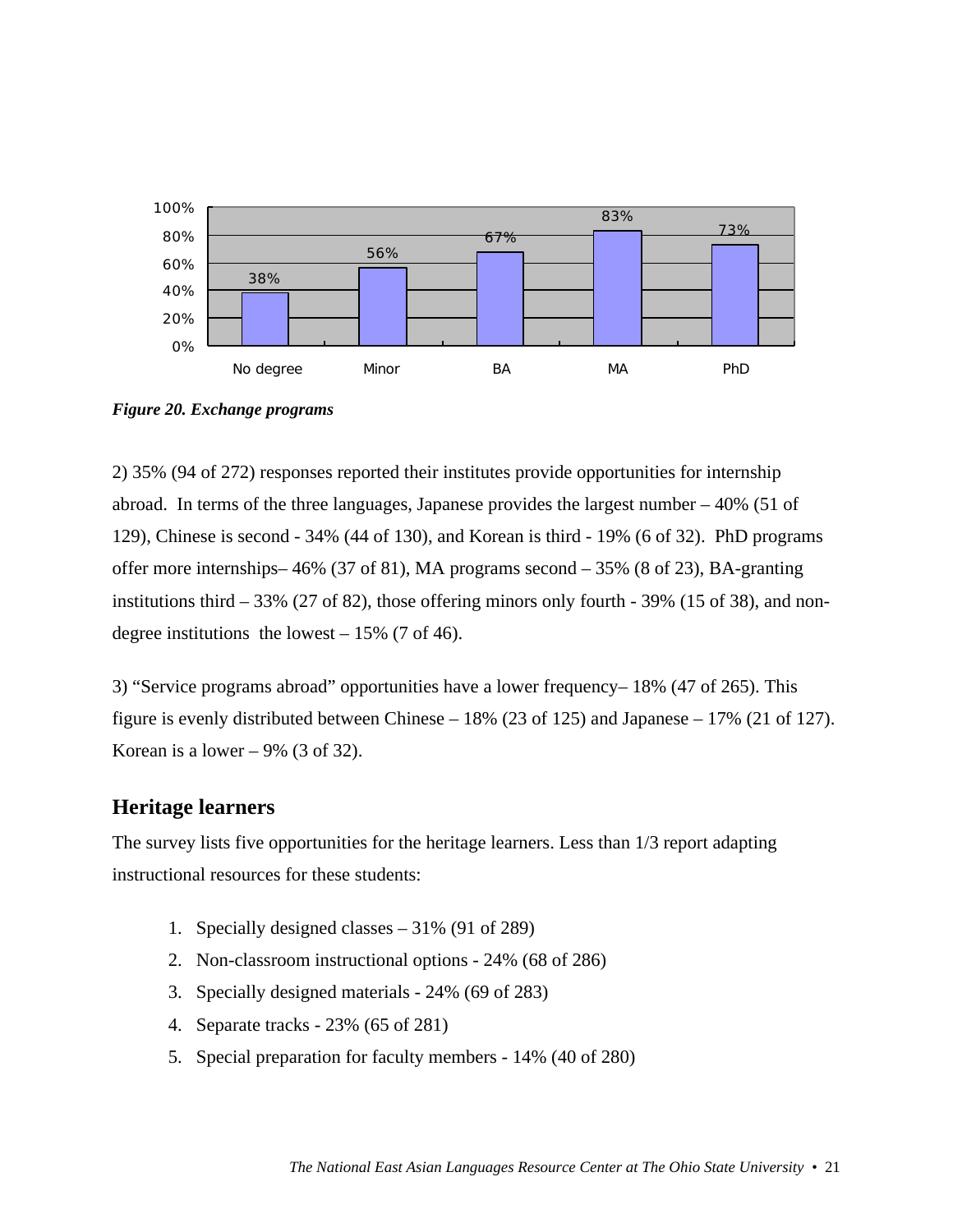

*Figure 21. Options for heritage students*

1) 31% (91 of 289) reported that there are specially designed classes for the undergraduate heritage learners. This figure is distributed among the three languages as follows: Chinese – 40% (57 of 143), Korean – 31% (11 of 36) and Japanese – 24% (32 of 134). In terms of postsecondary institutions, those offering PhD degrees have the highest percentage – 48% (42 of 87).The remaining can be placed in descending order: MA – 42% (10 of 24), BA – 27% (24 of 88), Minors – 18% (7 of 39), and Non-degrees – 16% (8 of 50).



*Figure 22. Specially designed classes for heritage students*

2) 24% (68 of 286) reported "Non-classroom instructional options" for heritage learners. There is little difference among the three languages: Chinese – 27% (38 of 141), Japanese – 23% (31 of 134), and Korean – 26% (9 of 35). In terms of institutions, the same pattern as that on the previous page appears here: the institutions offering PhD degree are the highest – 36% (31 of 87). Those offering MA degrees are second  $-32\%$  (7 of 22), then BA  $-22\%$  (19 of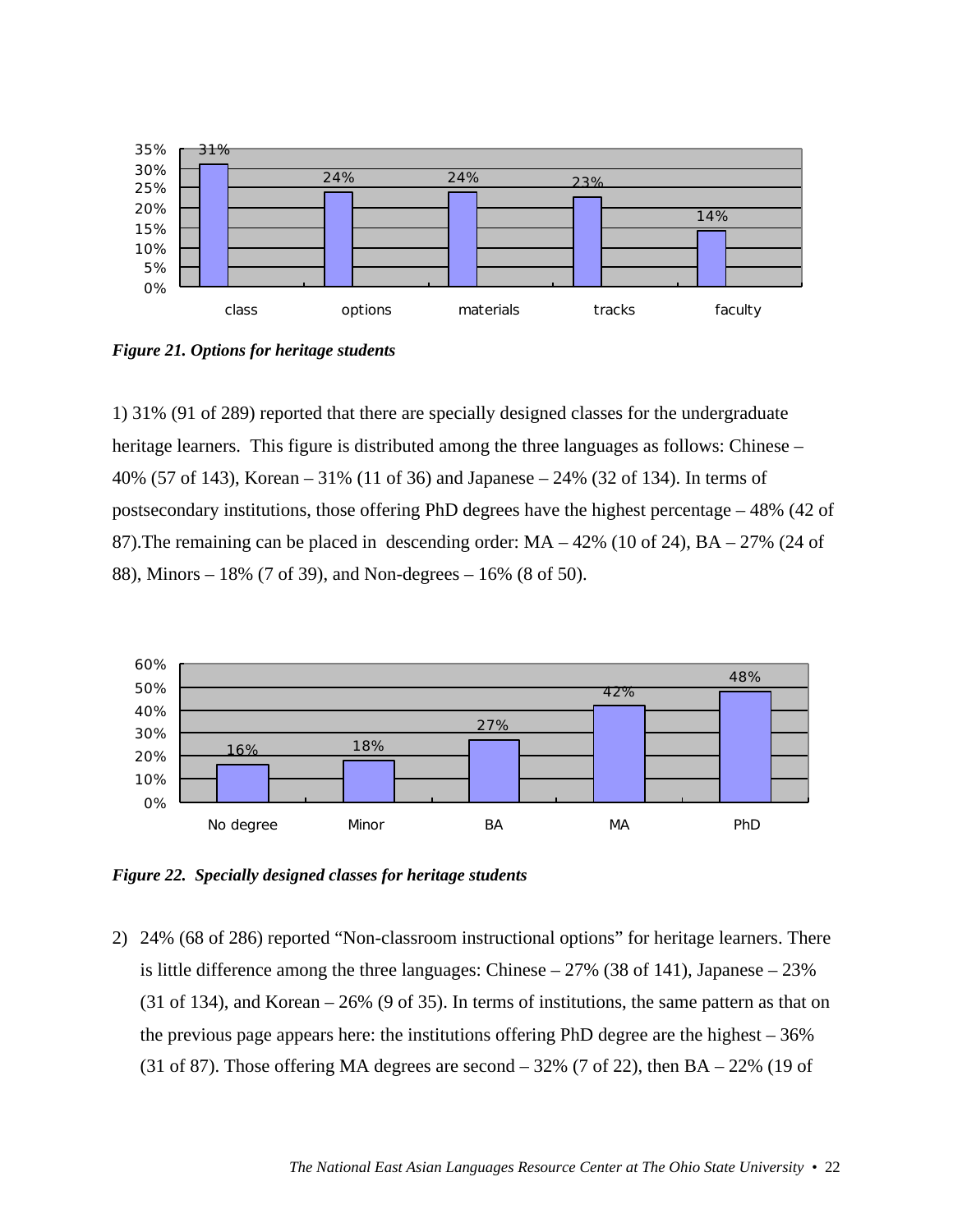87), minors – 13% (5 of 39), and non-degrees – 12% (6 of 50).

- 3) 24% (69 of 283) reported that their departments offer specially designed materials for the heritage learners. There are 28% (38 of 138) positive responses from the Chinese, 23% (30 of 133) from the Japanese, and 26% (9 of 35) from the Korean.
- 4) 23% (65 of 281) respondents reported arranging separate instructional tracks for heritage learners. Among the three languages, Chinese has the highest percentage – 31% (43 of 137), Korean the second  $-24\%$  (9 of 34), and Japanese the third  $-14\%$  (18 of 132). In terms of institutions, those with Ph.D. have the highest percentage  $-39\%$  (33 of 85), MA the second – 33% (5 of 22). Those with BA and minors are very similar in this aspect: 18% (16 of 87) and 19% (7 of 37) respectively. Those institutes with non- degrees are the lowest – 6% (3 of 48).
- 5) "Special preparation for faculty members" is the least reported option among the five opportunities - 14% (40 of 280). The three languages share almost the same percentage: Chinese – 14% (19 of 137), Japanese – 14% (19 of 132), and Korean – 20% (7 of 35). However, the data classified by institutions show a different picture. The percentage of positive responses from the institutes offering degrees are significantly higher than those with minors and non-degrees: Ph.D.  $-20\%$  (17 of 85), MA  $-22\%$  (5 of 23), BA  $-17\%$  (15 of 23), minors – 3% (1 of 37), and non-degrees – 4% (2 of 47), as the following chart illustrates:



Figure 23. Special preparation for heritage learners on the part of faculty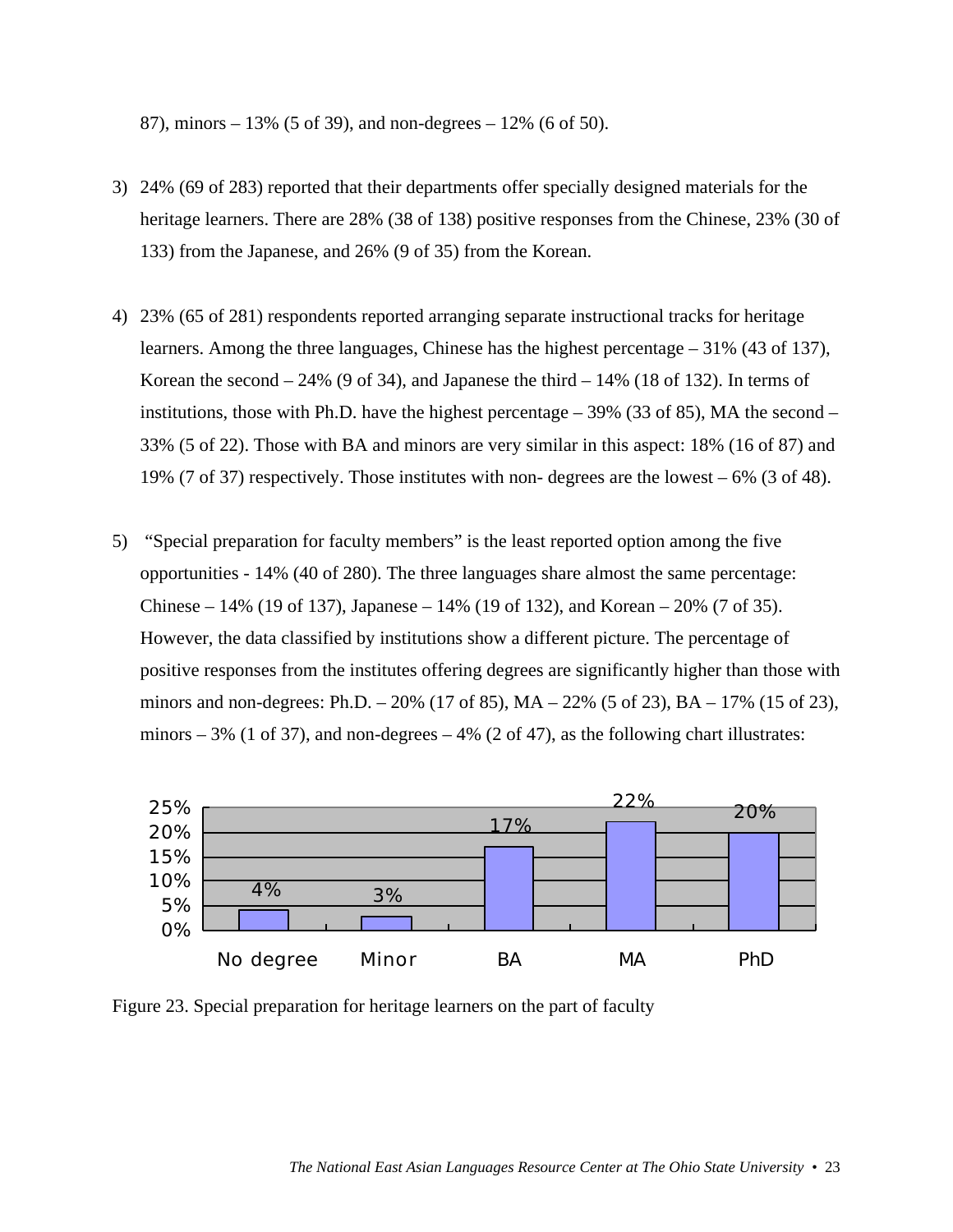## **Program development**

## 1) Mission statement

58% (169 of 291) of the respondents reported the existence of a mission statement on language teaching in their departments or programs. Among them, only 36% (70 of 193) of the respondents reported that their departments review or discuss the mission statement annually or every few years. 30% (57 of 193) are on ad hoc basis, 5% (10 of 193) haven't had faculty meeting to discuss the mission in the past five years, and 29% (56 of 193) answered that they don't know.

## 2) Discussion of educational objectives

42% (124 of 294) respondents reported annual meetings or meetings every few years to discuss educational objectives. 32% (94 of 294) said their discussions are on ad hoc basis. 5% (14 of 294) haven't had faculty meeting to discuss the objectives in the past five years, and 21% (62 of 294) said they don't know. Among 62 respondents who answered "don't know" to this question, 56 were teachers. Among 14 respondents who reported there were no faculty meetings, 10 were teachers. It is interesting to compare teachers' responses with that of the department chairs/heads to this question in the following chart:



*Figure 24. Comparison of teachers and chairs views of meetings on educational objectives*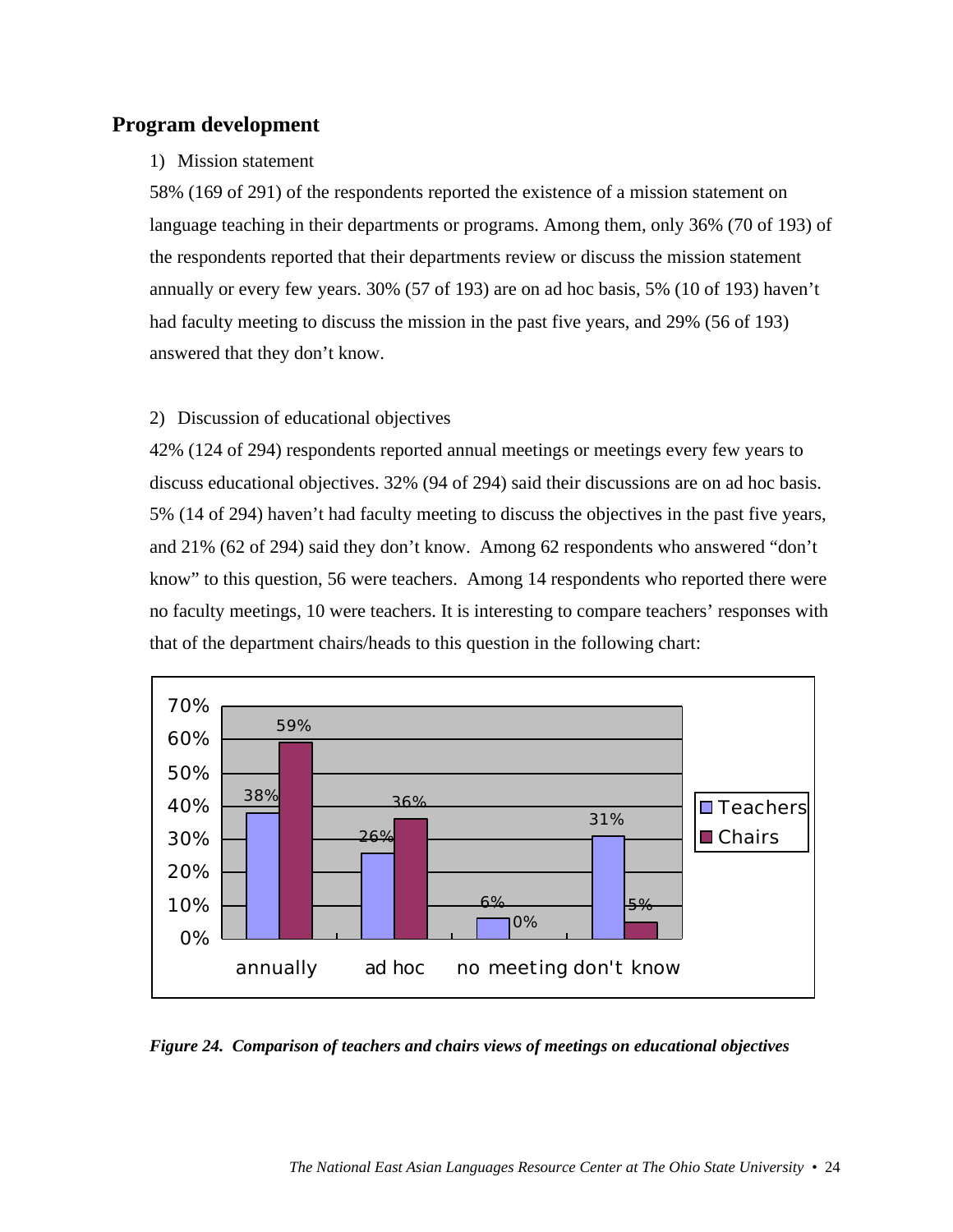# **Methodology and objectives**

49% (140 of 288) respondents reported that discussions of language instruction in their department involves all or most of the faculty. Concerning these discussions of methodology and objectives in the department, the survey lists the following seven topics, with the respondents answering "Yes" or "No" to each of them. The following lists these possibilities and the percentage of the positive responses:

- 1) Oral proficiency 81% (231 of 284)
- 2) Advanced 75% (207 of 275)
- 3) performance-based instruction 72% (205 of 284)
- 4) Culture-based 70% (190 of 271)
- 5) Content-based 69% (198 of 286)
- 6) Role of reading 67% (180 of 270)
- 7) Standards 58% (159 of 273)



*Figure 25. Issues of methodology and objectives*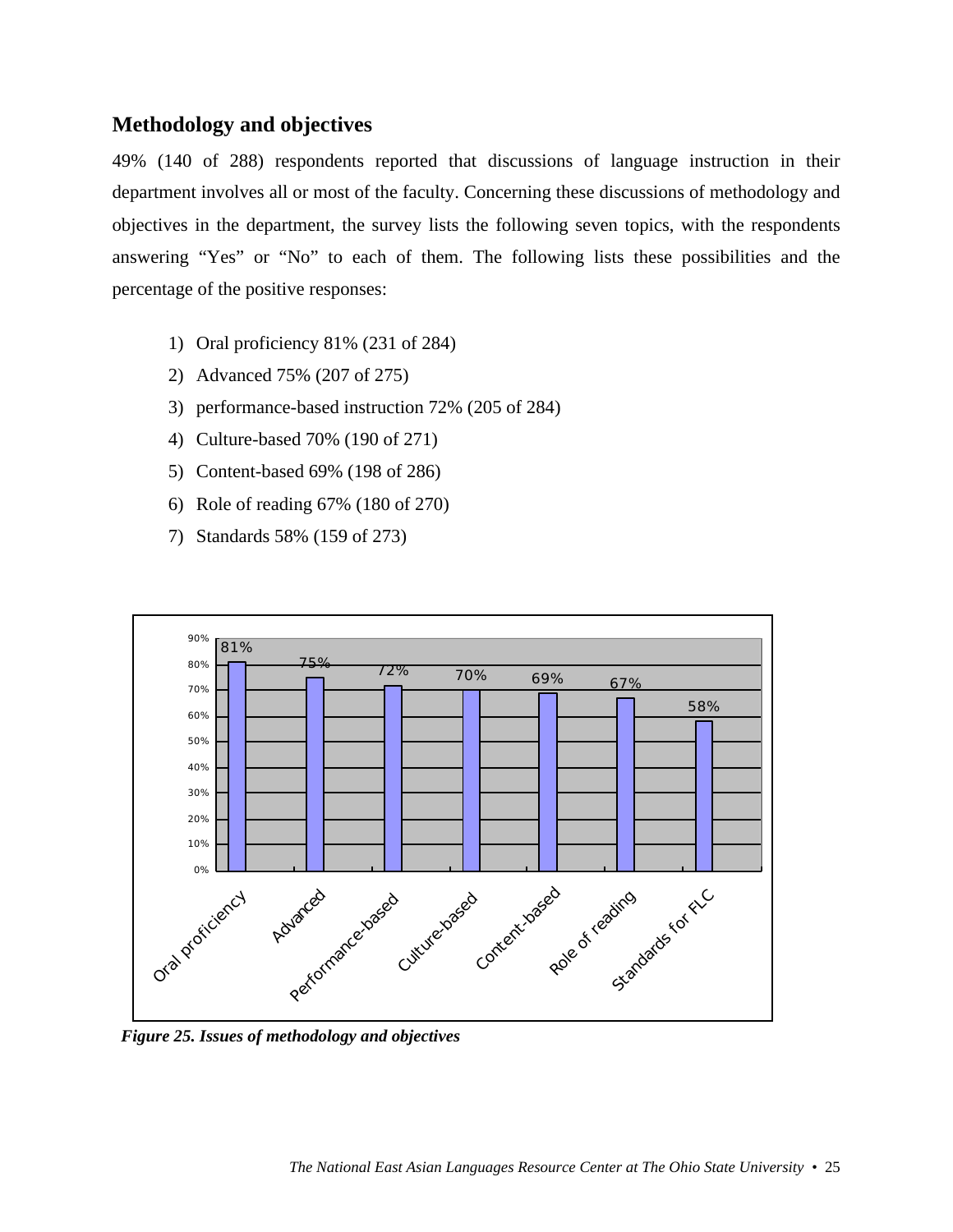## **Support for language teachers**

80% (232 of 289) of the respondents reported that their departments support faculty participation in professional conferences. 64% (184 of 289) reported that their departments support training to work with technology. 59% (171) reported that their research and scholarship received support from their departments as well. 45% (131) reported that their departments support study abroad for faculty and only 27% (79) said that their department provided released time for course development.



*Figure 26. Department support for language teachers*

## **Balancing reading, writing and oral skills**

39% (113 of 288) reported that their language programs give equal emphasis to reading, writing and oral skills. 28% (82) reported that they place more emphasis on oral communication in the early stages and written communication in the later stages. 14% (40) said their programs balance reading and writing with oral communication according to the preference of the instructor. 11% reported that their programs emphasize oral communication over reading and writing.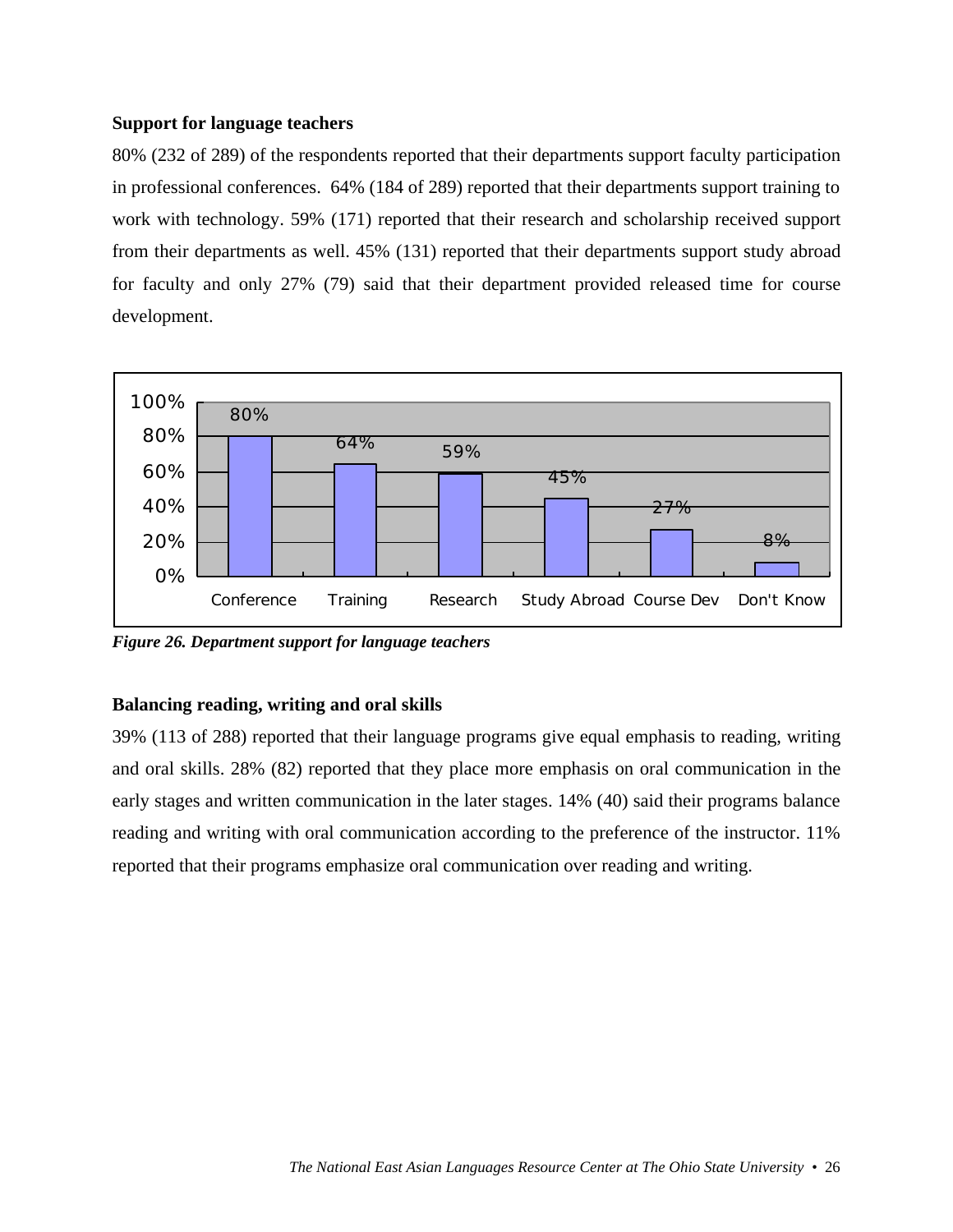

 *Figure 27. Balancing reading, writing and speaking skills*

## **More emphasis on culture than literature in language teaching**

When asked whether their program place more emphasis on culture than on literature in their language teaching, 63% (185 of 290) answered affirmatively. In comparison 9% (25) of the respondents answered that their programs focus more on literature than culture. 17% (48) reported that their programs give equal weight to literature and culture, while 11% (32) said they don't know.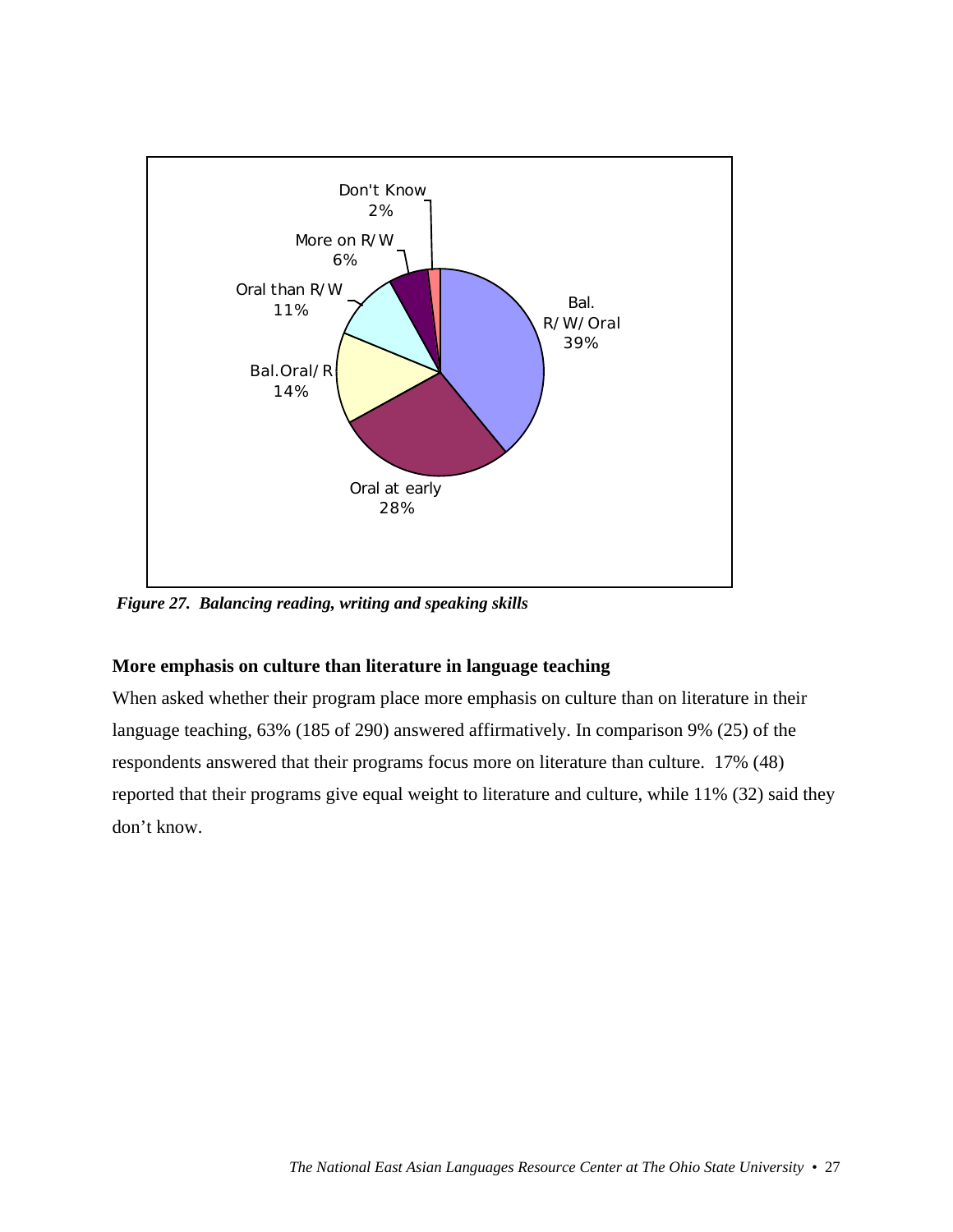

*Figure 28. Culture and literature in the language program*

In terms of advanced undergraduate curriculum, 74% (206 of 279) reported that their programs focus on modern culture and interactive communication. 33% (33) replied that their programs focus on literature. 18% (49) said there are non-traditional curricula emphasizing language for business or other special purposes. 14% (38) reported the canonical-literature based organized by periods, authors, and /or genres are emphasized in their language programs. 12% (34) reported that their curricula focus primarily on non-canonical literature. 9% (24) said their curricula focus on critical studies, and only 4% (10) said their curricula are based primarily upon surveys of civilization by period.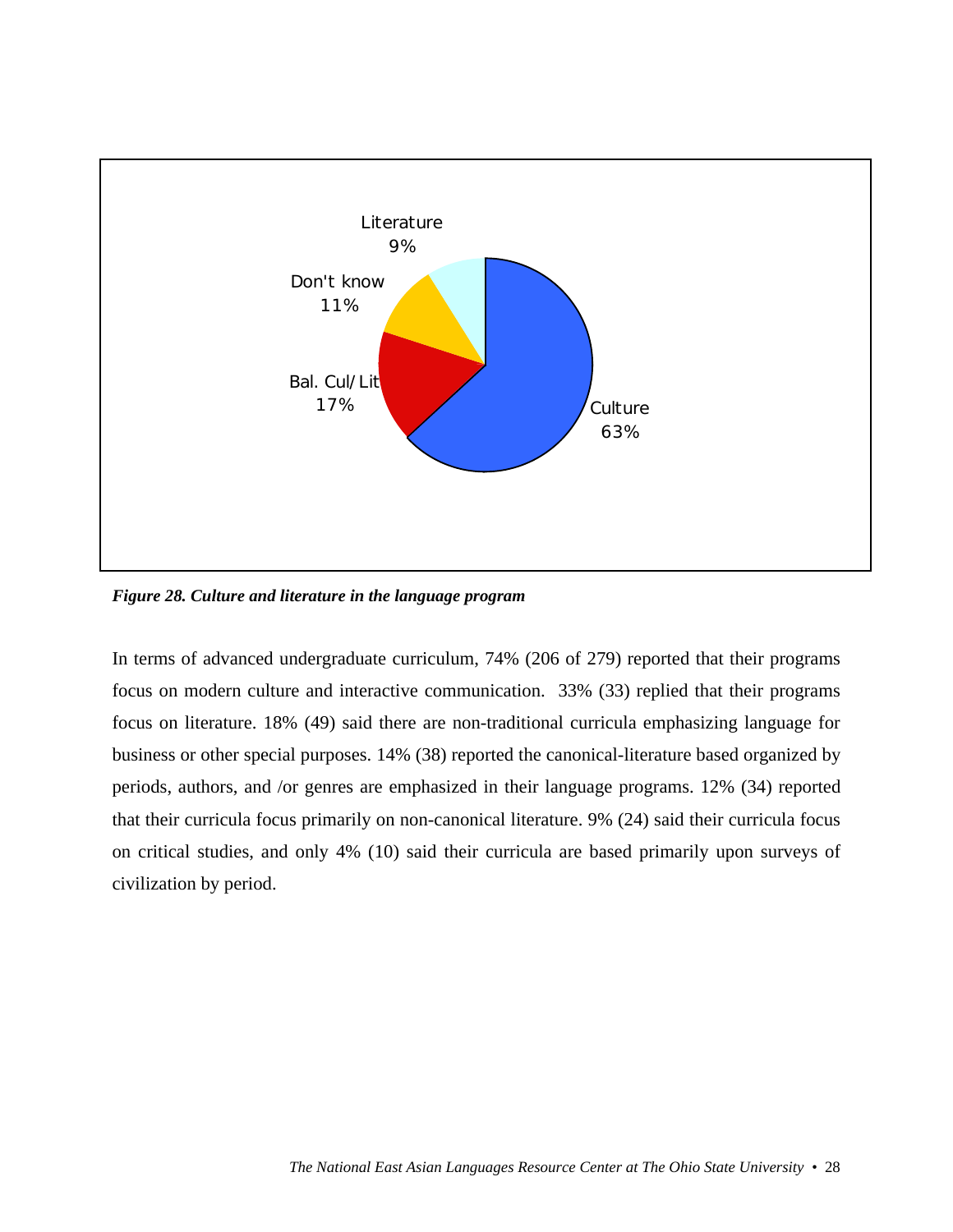

*Figure 29. Advanced undergraduate curricular foci*

## **Structure of instructional units**

When asked if their instructional unit (department, center, etc.) has recently experienced change, the responses show that the basic unit structure of Chinese, Japanese and Korean is stable. More than 60 percent of these units have not had fundamental changes. However, there are still some differences among the three languages. Korean programs experienced more changes than Chinese and Japanese, as the following chart shows.



*Figure 30. Change From a single to a multi-language department*

Changing from a single program to a multi-language department, 38% (12 or 32) respondents in the field of Korean reported their units had such a change, higher than that of Chinese  $-27\%$  (37) of 135), and Japanese - 24% (31 of 128), respectively.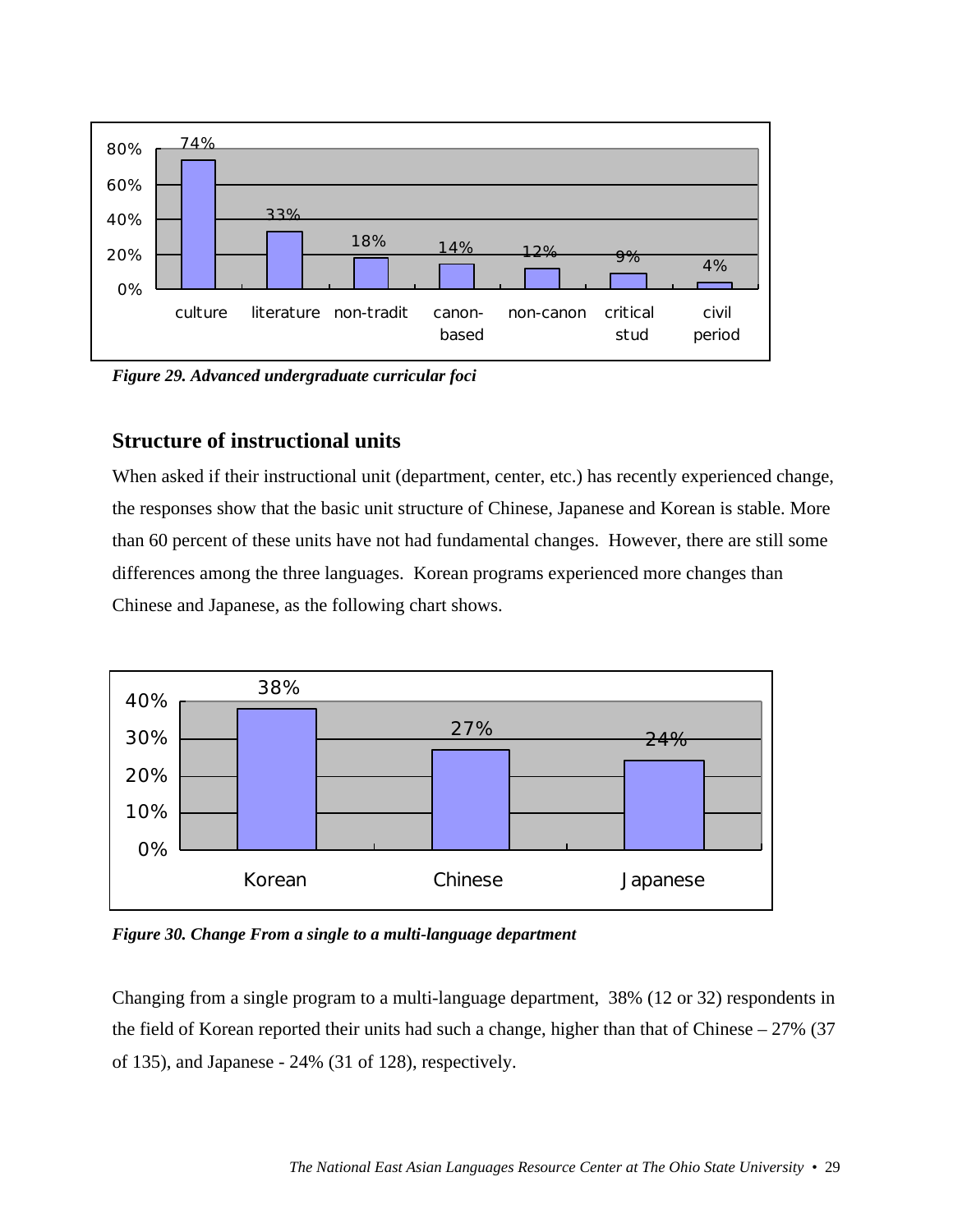Noticeably, there are more Korean language programs which experienced changes from multilanguage units (or department) to a single language units (or departments). 31% (10 of 32) respondents of Korean language reported such a change, while only 11% in Chinese and 7% in Japanese were reported.



*Figure 31. Creating a Single Language Unit*

# **Summary**

In this summary we will look at the data in this survey as it pertains to the major categories of the respondents. First we will point out that this survey reveals a basic optimism about the future of East Asian languages. Most of the respondents think the numbers of their students will increase and the learning and teaching of these languages will improve over the next decade.

As for what activities will lead to these changes, there is a clear disconnect between the field of East Asian languages and the field concerns of professional foreign language organizations such as the American Council of Teachers of Foreign Languages (ACTFL). The major emphasis of ACTFL for the past two decades has been placed on standardized testing (e.g., proficiency) and national standards. Among the responses to this survey, establishing standards and improving testing are considered the least influential on a long list of activities that will lead to the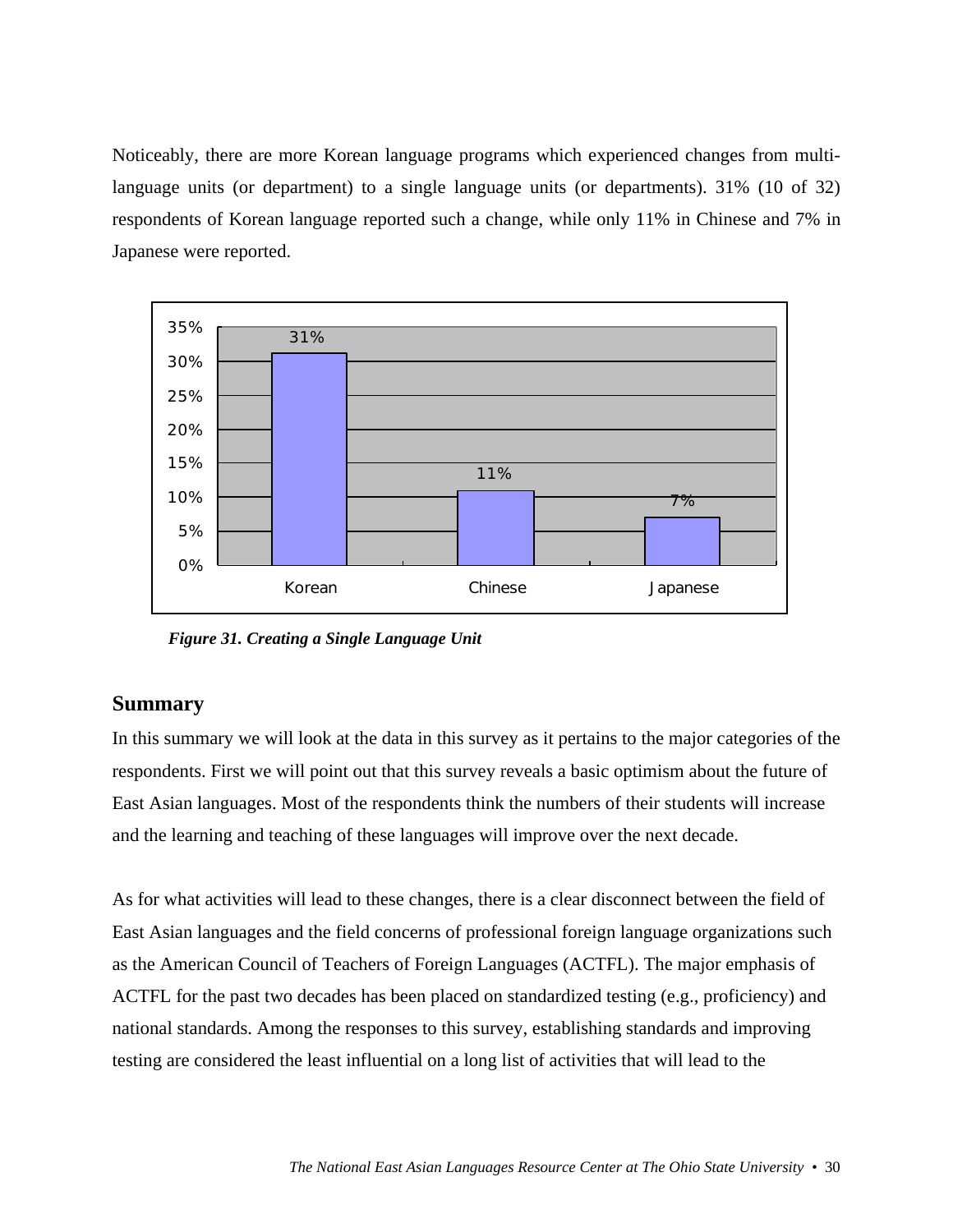anticipated improvements in Chinese, Japanese, and Korean language study. East Asian language practitioners place their hopes on teacher training, improved teaching materials, and developing instructional technology. Closely following these activities on their list of priorities are the following: more value placed on foreign language skills by society, increased opportunities for study abroad, increased funding, and development of better pedagogy and methodologies. Other activities that appear low in the priorities of East Asian language practitioners and rather high in the considerations of foreign language professional organizations are research in second language acquisition, raising language requirements, and increasing the number of students trained in these languages at lower levels of the academic ladder. It seems that the professional organizations are more focused on outcomes while the East Asian practitioners are basically concerned with input into the foreign language learning experience.

#### *NRC Directors (1% of the respondents)*

The largest disappointment in the operation of this survey was the small participation of NRC Directors. Although we contacted them at least three times, only three of the then nineteen East Asian NRC Directors completed the survey. When we consider the purported importance on language training in the Title VI programs, this is dismal no matter how we interpret it: either these directors did not feel they know enough about their language programs to respond or they did not think the issues important enough to invest twenty to thirty minutes in filling out the survey. The three directors who did respond all share the general optimistic view of the future of language study, stating that instructional technology and increased funding for languages will have the largest impact on improving the effectiveness of language instruction. The three respondents did not mention testing and standard and only one of them reported the use of standardized tests in their East Asian language programs.

#### *Department Heads (7% of the respondents)*

The majority of department (or other academic unit) heads and chairs reveal the general optimism of the East Asian language field. However they identify increased value placed on foreign language skills and increased study abroad as the main factors in this anticipated improvement. Nearly all the chairs or heads report regular reviews of educational goals for their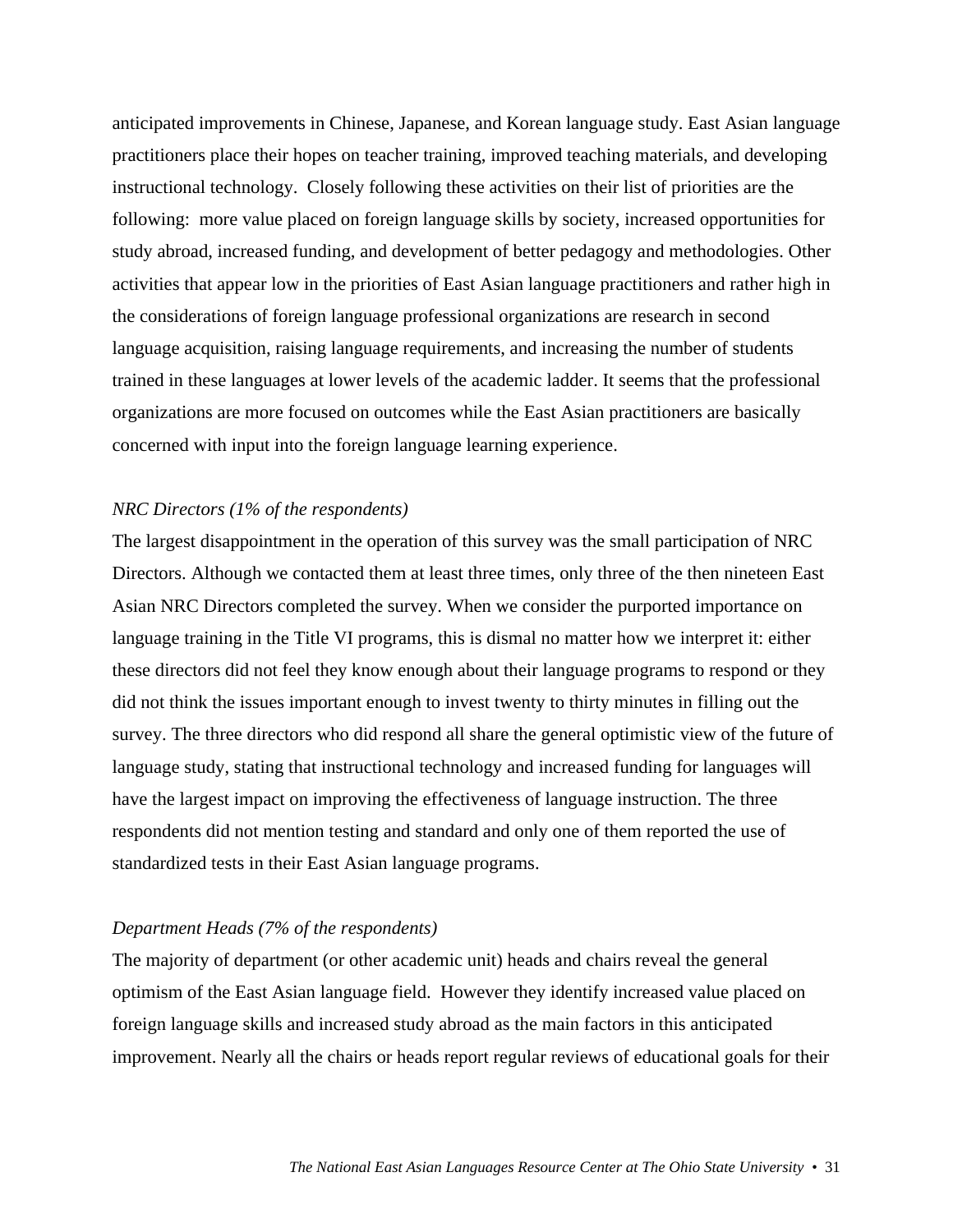language programs and about a third of them report the regular use of standardized test. Both of these activities are reported at a considerably lower rate by the teachers of these languages.

#### *Supervisors (21% of the respondents)*

A majority of those who identify themselves as supervisors or managers of language programs reveal the basic optimism of the East Asian language field. They anticipate both increased numbers of students and improved learning and teaching of these languages, thinking that developing instructional technology and increasing teacher training will be most important in bringing about these improvements. Also important in their considerations are improving instructional materials and society placing more value on foreign language skills. A third of the supervisors report the regular use of standardized tests in their programs and a slightly smaller number of them report the existence of language across the curriculum courses.

#### *Teachers (62% of the respondents)*

A slight majority of the responding teachers are native speakers of the language they teach. A majority of the teachers of these three languages anticipate increased numbers of students and improvements in language teaching and learning in the coming decade. They agree with the supervisors that these ameliorations will be achieved through developing instructional technology, teacher training, improving instructional materials, and society placing more value on foreign language skills. Teachers differ from the chairs by reporting a significantly lower frequency of consultations on educational goals and a smaller use of standardized tests in their language programs.

#### *Chinese-language-oriented respondents*

Educators involved in Chinese language study are the most optimistic of the three languages surveyed. Nearly eighty percent of them expect increased numbers of students and seventy-five percent of them see improved teaching and learning of Chinese. According to the Chinese language respondents, Chinese programs are heavy users of electronic media and media centers on their campuses and provide access to intensive courses and exchange programs. Chinese language students are served by the largest amount of language across the curriculum courses